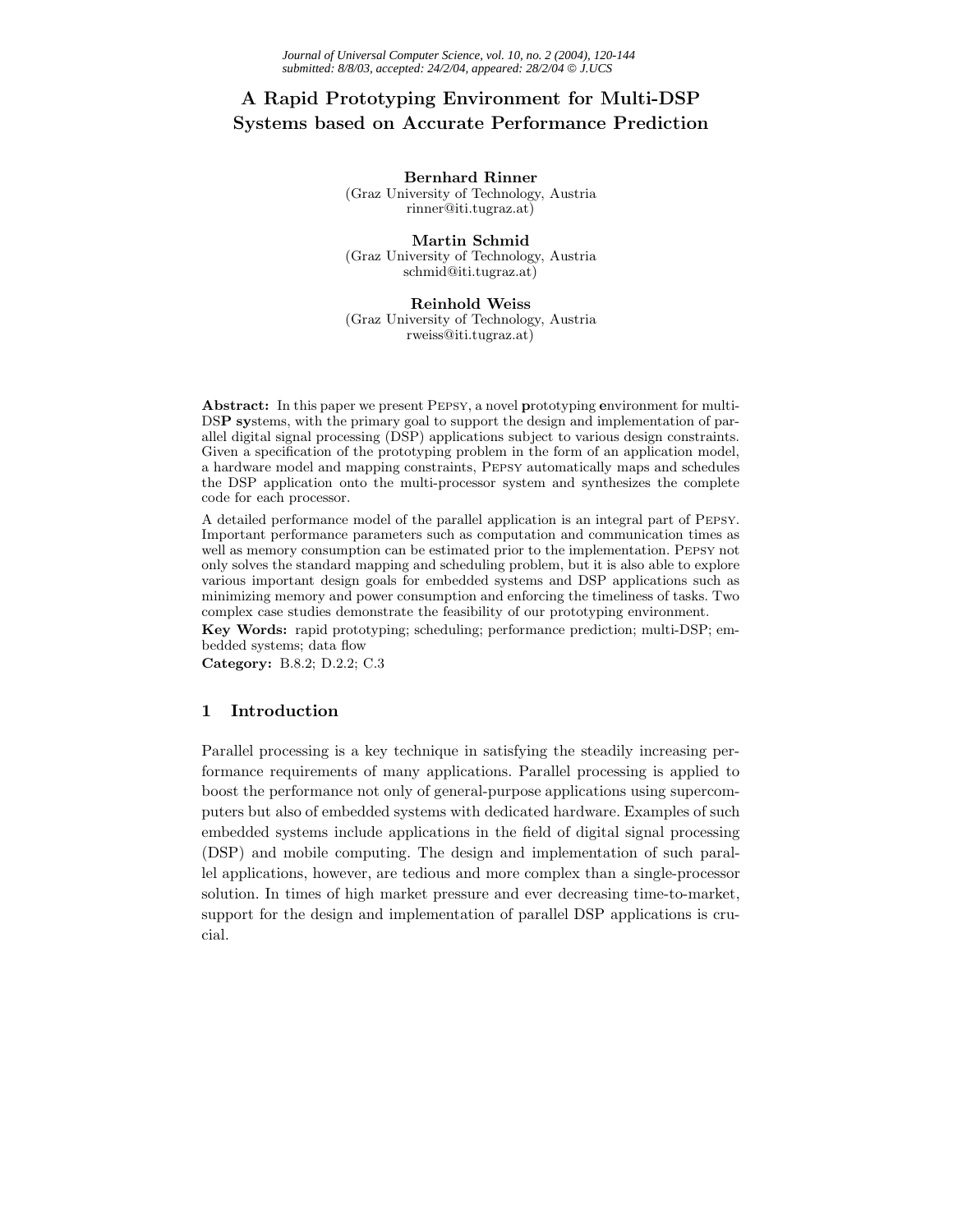In the conventional design process, specification, analysis and implementation are applied in a strict sequential order. DSP applications are commonly specified using block-oriented descriptions or data flow models [LP95]. Analysis is then performed only at the simulation level. While a simulation-based analysis may result in a detailed functional evaluation, the performance can only be roughly evaluated. A main problem of this design process is that specification faults are only detected late in the process and the development time is, therefore, increased. In a design process based on *rapid prototyping* [DK96], the application can be analyzed on the target platform before implementation. Simulation and/or emulation can be used to perform a functional as well as performance analysis in detail. Specification faults can, therefore, be detected at early stages in the design process.

The key steps in developing parallel DSP applications are *partitioning, mapping* and *scheduling*. The overall application has to be partitioned into smaller units (tasks); these tasks have to be mapped onto individual processing elements; and the execution order of all tasks has to be determined for each processing element. Given the large number of possible partitionings, there are numerous potential mappings and schedules and finding the optimal solution is NP-complete in the general case and in several restricted cases [Ull75]. In the implementation process, code is written (or synthesized), compiled and linked for each processor. This code includes the application tasks as well as communication and synchronization routines.

We have developed Pepsy, a **p**rototyping **e**nvironment for multi-DS**P sy**stems, with the primary goal to support the design and implementation of parallel DSP applications [MSS99, RRS01, MRS<sup>+</sup>00, RSW03]. Pepsy automatically maps a DSP application onto a multi-processor system, generates a static schedule for each processor and synthesizes the complete multi-processor source code (1). In order to approximate an optimal mapping and scheduling, Pepsy accurately predicts the performance of the parallel application. The estimated computation and communication times as well as other cost factors such as the memory usage and task deadlines are used to evaluate the design goals of the parallel application prior to its implementation.

The contributions of this research include:

**–** Pepsy provides a complete framework for prototyping various applications. This framework consists of (i) a specification notation for the prototyping problem, (ii) an optimizer for approximating an optimal mapping and scheduling, (iii) a code synthesizer which automatically generates, compiles and links code for the target system and (iv) a convenient graphical user interface to control the prototyping process. With the Pepsy framework the prototyping time of multi-processor applications can be dramatically reduced.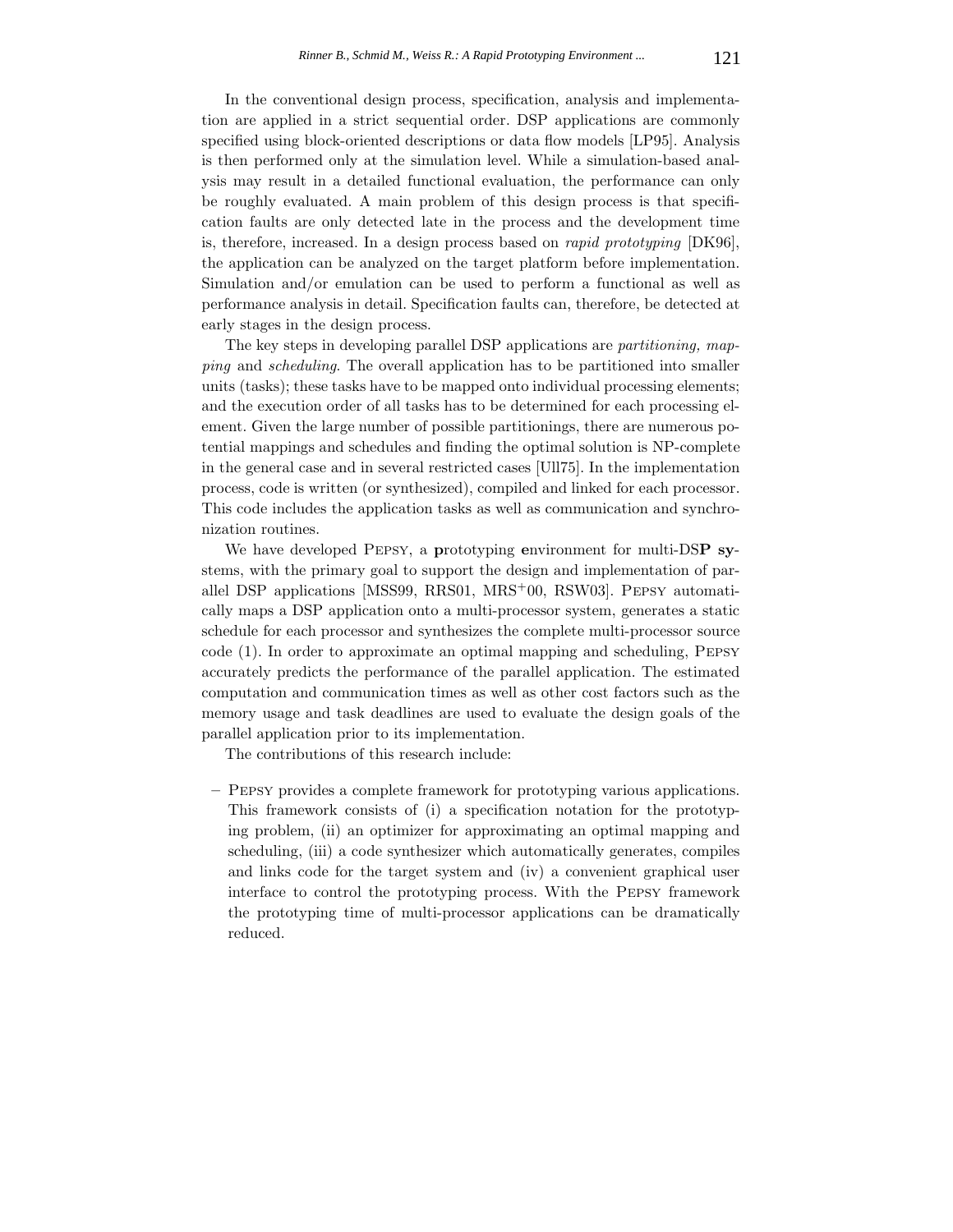

Figure 1: Overview of our prototyping framework Pepsy. Pepsy approximates an optimal implementation  $I$  given a specification  $S$  (consisting of an application model, a hardware model and mapping constraints) subject to an objective function and resource constraints. The optimizer extends the application model by introducing communication tasks and computes a mapping  $\mu$  and schedule  $\tau$ . The optimized implementation is then automatically synthesized.

- **–** Pepsy casts the prototyping problem as approximating an optimal mapping and schedule for a given specification. Pepsy uses a generic optimizer based on simulated annealing [KJV83] for this optimization. Both Pepsy's specification notation as well as the optimizer are flexible and expressive. As a result, Pepsy not only solves the standard mapping and scheduling problem, but it is also able to explore various important design goals for embedded systems and DSP applications such as minimizing memory and power consumption and enforcing the timeliness of tasks.
- **–** Pepsy's optimizer is combined with a detailed performance model for the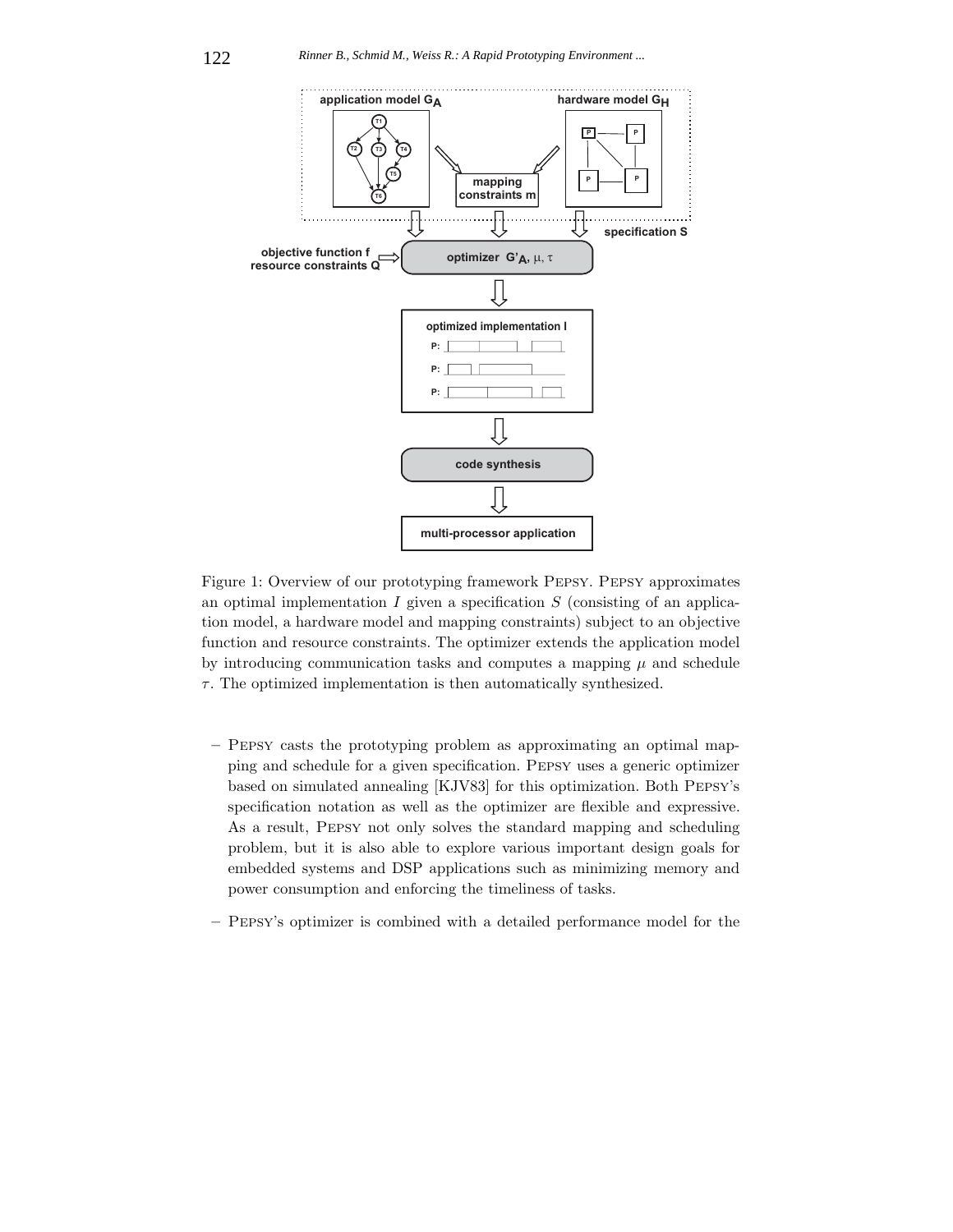parallel application. A main focus of this model is the inter-processor communication on the target system. This performance prediction can be applied to check the fulfillment of the design goals prior to its implementation. Due to the high accuracy of the performance prediction, simulation-based prototyping is often sufficient for the performance analysis resulting in a further reduction of the development time.

The remainder of this paper is organized as follows. Section 2 discusses related work. Section 3 presents an overview of our prototyping framework and introduces a formal specification of the prototyping problem. Section 4 describes how the prototyping problem is approximated by simulated annealing. Pepsy's generic optimizer is also presented, and our model for estimating the performance is discussed in detail. Section 5 describes the code synthesis of Pepsy. Section 6 presents Pepsy's prototyping capabilities demonstrated on two case studies in the area of digital signal processing. Section 7 concludes the paper with a discussion.

# **2 Related Work**

There is a vast body of work known in the literature on design automation of multi-processor systems. We divide the work related to our prototyping framework into *design automation* and *task scheduling*.

### **2.1 Design Automation**

Recently much effort has been performed in developing methods and tools for the automation of (embedded) system design [Wol94, GV95, SDMH00, SVM01]. The design problem typically consists of finding an optimal implementation for a task-level specification on a heterogeneous target system comprised of software programmable components and dedicated hardware. A huge design space must be explored considering several and sometimes competing objectives such as cost, power dissipation and computing performance [ETZ00].

There are related prototyping systems for digital signal applications known in the literature. Madisetti [Mad96] presented the state of the art and identified future challenges in prototyping large DSP systems in the mid nineties. He has developed a *conceptual prototyping* method for embedded DSP systems. This method partitions the overall design flow into several stages in order to allow the designer to focus on the right level of detail during the design process. This program has been implemented as part of the *rapid prototyping applicationspecific signal processor (RASSP)* DARPA program [HPK97].

Fresse et al. [FAD00] have developed a prototyping environment for a multi-DSP system targeted for image processing applications. Their environment requires a functional description in the form of a data flow graph and generates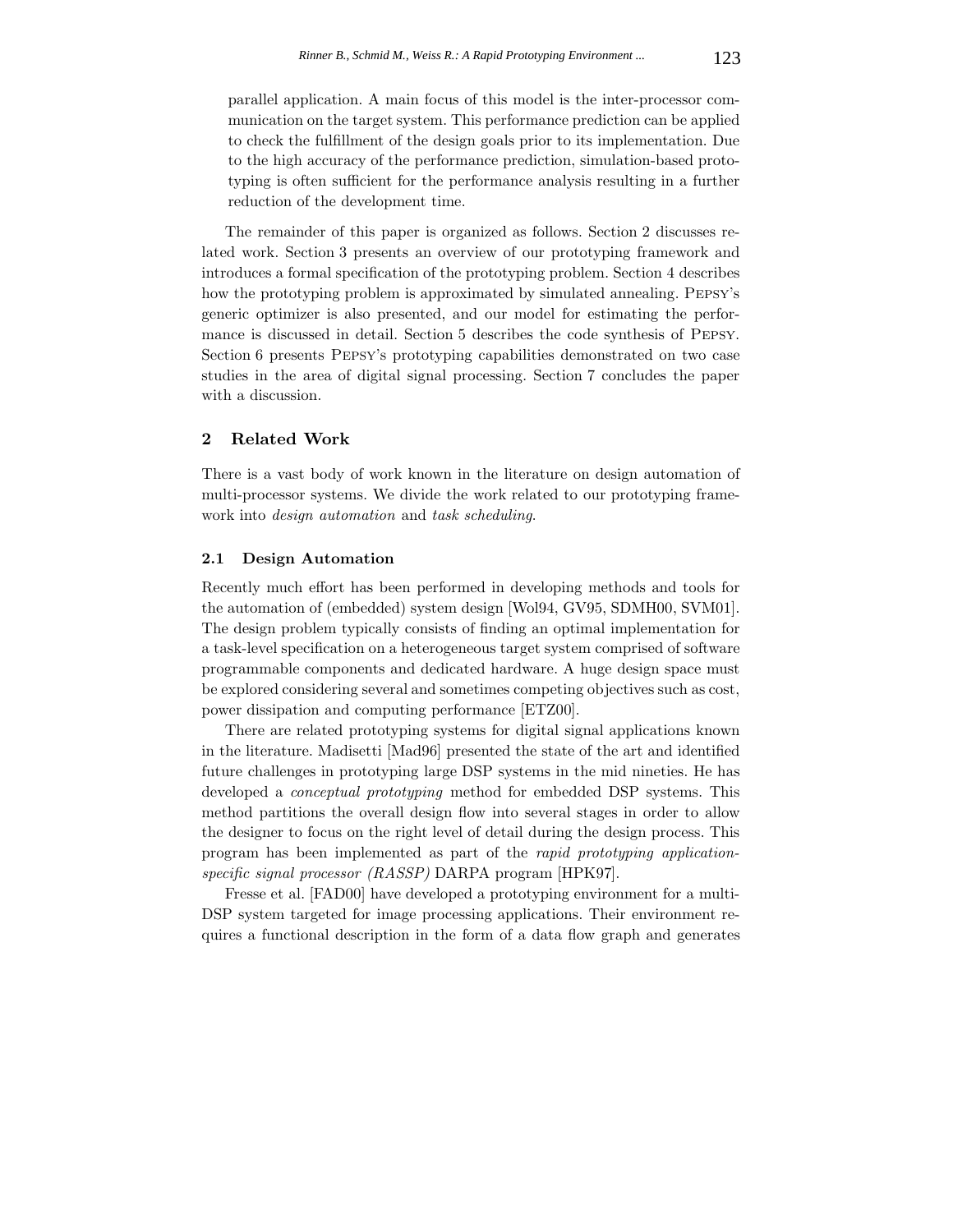a parallel implementation onto a heterogeneous target platform. The timing information for the individual tasks is determined from a single-processor implementation. A comparison with our approach is difficult because no details about the mapping and scheduling have been presented.

The Grape-II [LEAP95] environment uses synchronous and cyclo-static data flow graphs as application models. Grape-II maps and schedules the application tasks onto a heterogeneous target system comprised of digital signal processors and dedicated hardware (FPGA) [GR01]. Data transfer is also realized using communication buffers [CLP97]. Although Grape-II provides more functionality such as HW/SW codesign than Pepsy, it has only a limited performance model. The performance can, therefore, only be evaluated by emulation.

Ptolemy and its successor Ptolemy II [BML99, DHK<sup>+</sup>01] are frameworks for modeling and design of heterogeneous embedded systems. A major emphasis of Ptolemy lies on the methodology for defining and producing embedded software. It supports various models of computation such as data flow models, discrete event models and asynchronous message passing.

### **2.2 Task Scheduling**

Task scheduling is known to be NP-complete in its general form as well as several restricted cases [ERAL95]. Researchers have, therefore, studied methods for *efficiently* finding suboptimal solutions to the scheduling problem. These methods can be grouped into *heuristic approaches* and *approximation approaches*.

The basis of most heuristic scheduling algorithms is the classical list-scheduling approach [ACD74, Gra69]. In list scheduling, the scheduler assigns the tasks priorities and places the tasks in a ready list arranged in a descending order of priority. There are several tools that support the development of parallel applications using heuristic schedulers. These tools include CASCH [AKW00], Parallax [LER93] and Pyrros [YG92]. They basically differ in their underlying assumptions on the task set, the available scheduling heuristics and the generated output.

Another method used in finding (sub-)optimal solutions of the scheduling problem is realized by casting scheduling as an optimization problem. Particularly interesting in the scheduling context are approximation methods based on genetic algorithms (GA), tabu search and simulated annealing (SA). All these methods avoid trapping into local minima of the optimization problem by random choices during the approximation. These approximation methods are further domain independent, i.e., they do not require auxiliary information such as gradient-based techniques or greedy methods in order to work properly. Multiprocessor scheduling approaches based on simulated annealing include [BM91], [BS96], [NS00] and [TBW92]. These approaches have been applied to a wide range of parallel applications and on various target architectures.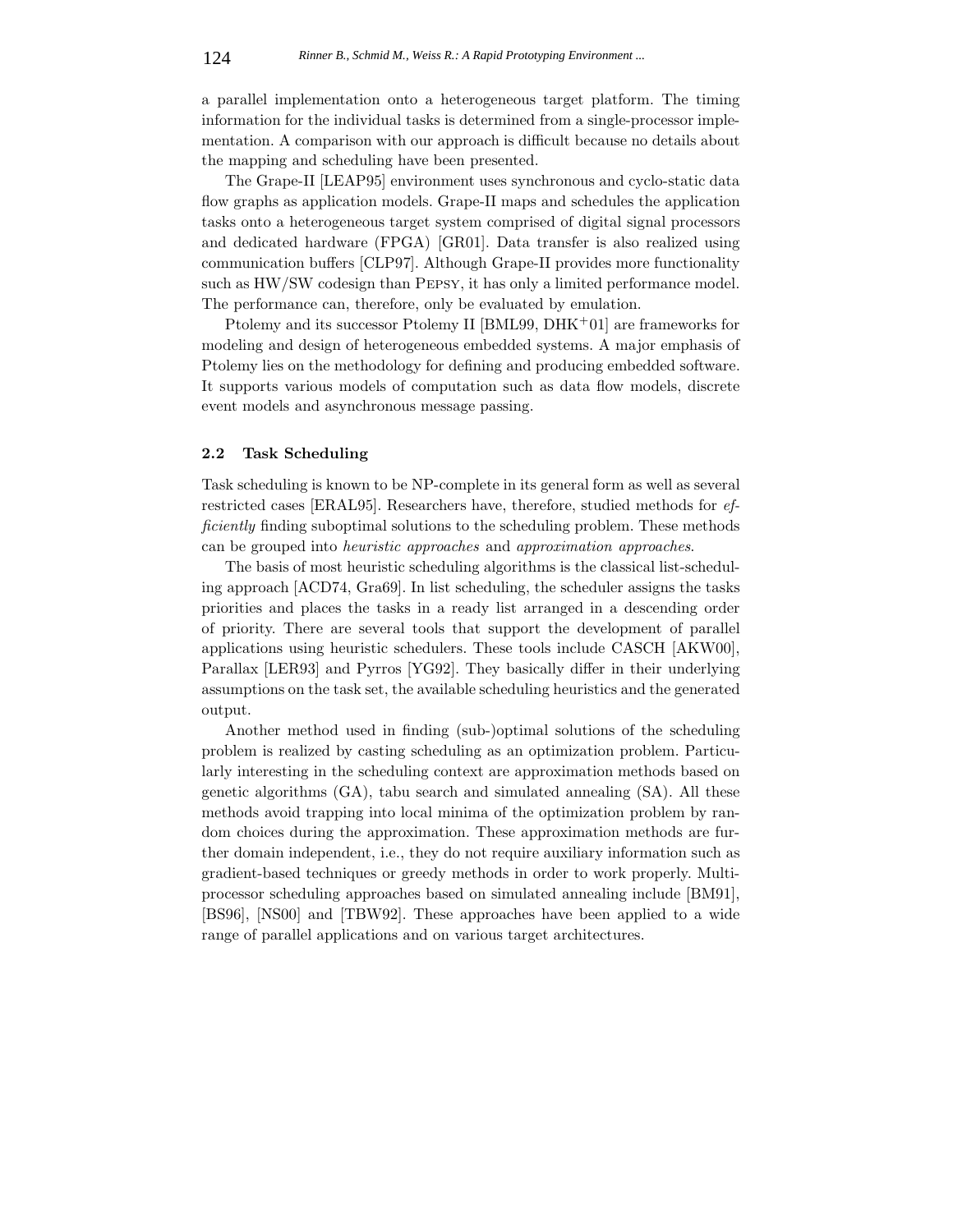### **3 The Prototyping Framework** Pepsy

#### **3.1 Overview**

Figure 1 depicts the overall architecture of our prototyping framework Pepsy. Pepsy supports the prototyping of data-flow oriented applications onto heterogeneous multi-processor systems, i.e., it computes an optimized multi-processor implementation given a specification, resource constraints and an objective function.

The specification  $S$  of the prototyping problem is based on two models. The application model describes the overall application in the form of an extended data-flow graph G*<sup>A</sup>* [BML99], in which the nodes of this graph represent (functional) tasks of the application and the arcs represent data dependencies between the tasks. The hardware model describes the multi-processor system onto which the application is mapped. Each processing element is represented by a node of this graph G*H*. Physical point-to-point connections are described by the arcs. Restrictions on the mapping of tasks onto processing elements may be specified by mapping constraints  $m$ .

The optimizer computes an optimized multi-processor implementation I, i.e., it approximates an optimal mapping and scheduling for all tasks given the specification S subject to an objective function f and resource constraints  $Q$ . The mapping and scheduling generated by the optimizer consist of a task list for each processor. This task list includes the application tasks as well as sender and receiver tasks introduced for the purpose of inter-processor communication. For each task, start and end times are estimated by the optimizer using our communication model for buffered data transfer [MRS<sup>+</sup>00]. This communication model is the basis of Pepsy's performance estimation. Additional parameters such as each task's memory requirement and deadline, and each processor's memory capacity, may be specified and can be used to express design goals more complex than the standard multi-processor scheduling problem.

The final step in our prototyping environment is automatic code generation and synthesis. The goal of this step is to generate, compile and link the complete source code for the multi-processor system.

# **3.2 Problem Formulation**

We refine the description of our prototyping framework by a formal specification of the input, output and main intermediate steps of the framework depicted in Figure 1.

We start our problem formulation by defining the application model as a graph.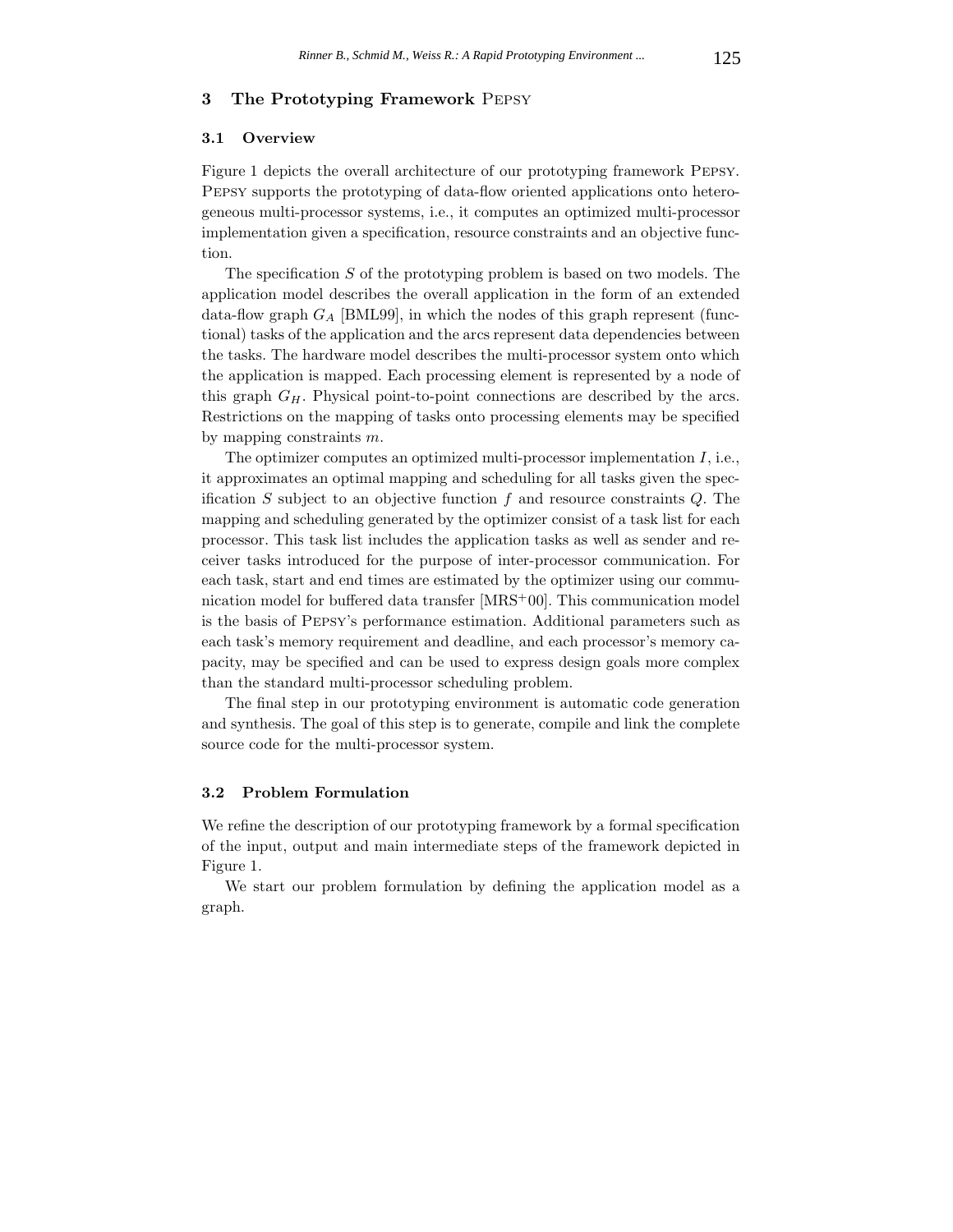**Definition 1.** The *application model* is a directed graph  $G_A(V_A, E_A)$  where  $V_A$ is the set of (application) tasks  $T_1, \ldots, T_n$  and  $E_A \subseteq (V_A \times V_A)$  is a set of arcs. The arcs correspond to the data dependencies between the tasks.

Resource parameters, represented by the set R*A*, may be optionally specified. Resource parameters can be assigned to nodes or arcs.

In our framework the application is represented as a *data dependency graph* [LP95] augmented by resource parameters. Resource parameters are useful in specifying additional information required for the optimization step in our framework. Examples for such parameters include the execution time of tasks and the amount of data to be transferred between tasks.

**Definition 2.** The *hardware model* is an undirected graph  $G_H(V_H, E_H)$  where  $V_H$  is the set of processing elements  $P_1, \ldots, P_m$  and  $E_H \subseteq (V_H \times V_H)$  is the set of communication links between processing elements.

Resource parameters, represented by the set  $R_H$ , may be optionally specified. Resource parameters can be assigned to nodes or edges.

Similarly to the application, the (target) hardware is modeled as an augmented undirected graph. Examples of resource parameters in the hardware model are the clock frequency and memory capacity of the processing elements and the transfer rates of the communication links.

**Definition 3.** The *mapping constraints* are represented by a function  $m: V_A \times$  $V_H \mapsto \{0, 1\}$  where  $m(T_i, P_j) = 0$  indicates that no mapping of task  $T_i$  is allowed on processing element  $P_j$ . Conversely,  $m(T_i, P_j) = 1$  indicates that a mapping is possible.

These constraints specify restrictions for the mapping of tasks onto processing elements. Given Definitions 1 to 3 we can now define a *specification* as it is used in our framework.

**Definition 4.** The *specification* of the prototyping problem is the tuple  $S =$  $(G_A, G_H, m)$ .

With this specification, we can define a mapping of tasks onto processing elements.

**Definition 5.** A mapping of a specification S is a function  $\mu : V_A \times V_H \mapsto \{0,1\}$ such that  $\forall T_i \in V_A \exists P_j \in V_H$   $\mu(T_i, P_j) = 1$ . The mapping function  $\mu(T_i, P_j) = 1$  has the natural interpretation that task  $T_i$  is mapped onto processing element  $P_j$ . A mapping is *feasible* if  $\forall_{i,j}$   $\mu(T_i, P_j) = 1 \Rightarrow m(T_i, P_j) = 1$ , i.e.,  $\mu$  does not violate any mapping constraint.<sup>1</sup>

 $1$  Note that this definition allows to map the same task onto multiple processing elements. We can, therefore, introduce *replica tasks* into the overall schedule.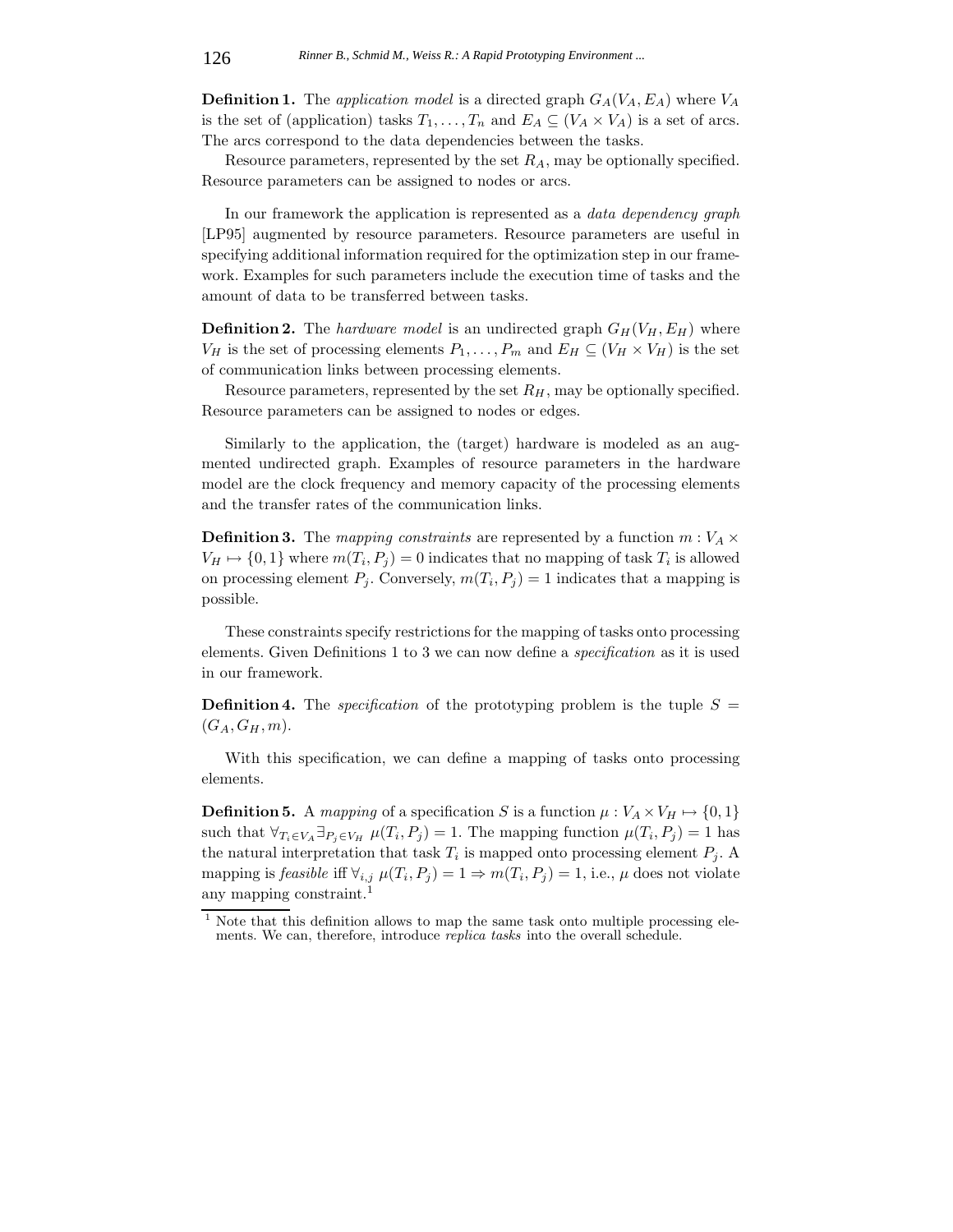

**extended application model G'A**

Figure 2: Extended application model  $G'_{A}$ . Every arc between tasks mapped onto different processing elements is replaced by a pair of communication tasks.

**Definition 6.** For a given specification S and a mapping  $\mu$  a schedule is a function  $\tau: V_A \mapsto \mathbb{R}$  that satisfies  $\forall_{(T_i,T_j)\in E_A} \tau(T_j) \geq \tau(T_i) + \delta(T_i,\mu)$ .  $\tau(T_i)$  represents the start time of a task  $T_i$  and  $\delta(T_i, \mu)$  represents the execution time of task  $T_i$  on a given mapping  $\mu$ .

This definition of a schedule based on the start and execution times of all tasks allows only the orderings of tasks in time that do not violate the data dependencies given in G*A*. Time for transferring data between tasks is not considered in Definition 6. This may be feasible for scheduling on a single processor but not for scheduling on a multi-processor system where communication times cannot be neglected. We account for inter-processor communication by extending our application model.

**Definition 7.** Given a specification S and a mapping  $\mu$ , we replace every arc between tasks mapped onto different processing elements by a pair of communication tasks  $T_s$  and  $T_r$  and the corresponding arcs. Thus, all arcs

$$
e = (T_i, T_j) \in E_A : \mu(T_i, P_k) = 1 \land \mu(T_j, P_l) = 1 \land k \neq l
$$

are replaced by the tasks  $T_{si}$  and  $T_{rj}$  and the arcs  $(T_i, T_{si})$ ,  $(T_{si}, T_{rj})$  and  $(T_{rj}, T_j)$ . The communication tasks are mapped onto the corresponding processing elements, i.e.,  $\mu(T_{si}, P_k) = 1$  and  $\mu(T_{rj}, P_l) = 1$ .

This *extended application model* is referred to as  $G'_{A} = (V'_{A}, E'_{A})$ . The tasks from the original application model  $T_i \in V_A$  are referred to as *application* tasks;  $T_{si}$  and  $T_{rj}$  are referred to as *communication* tasks.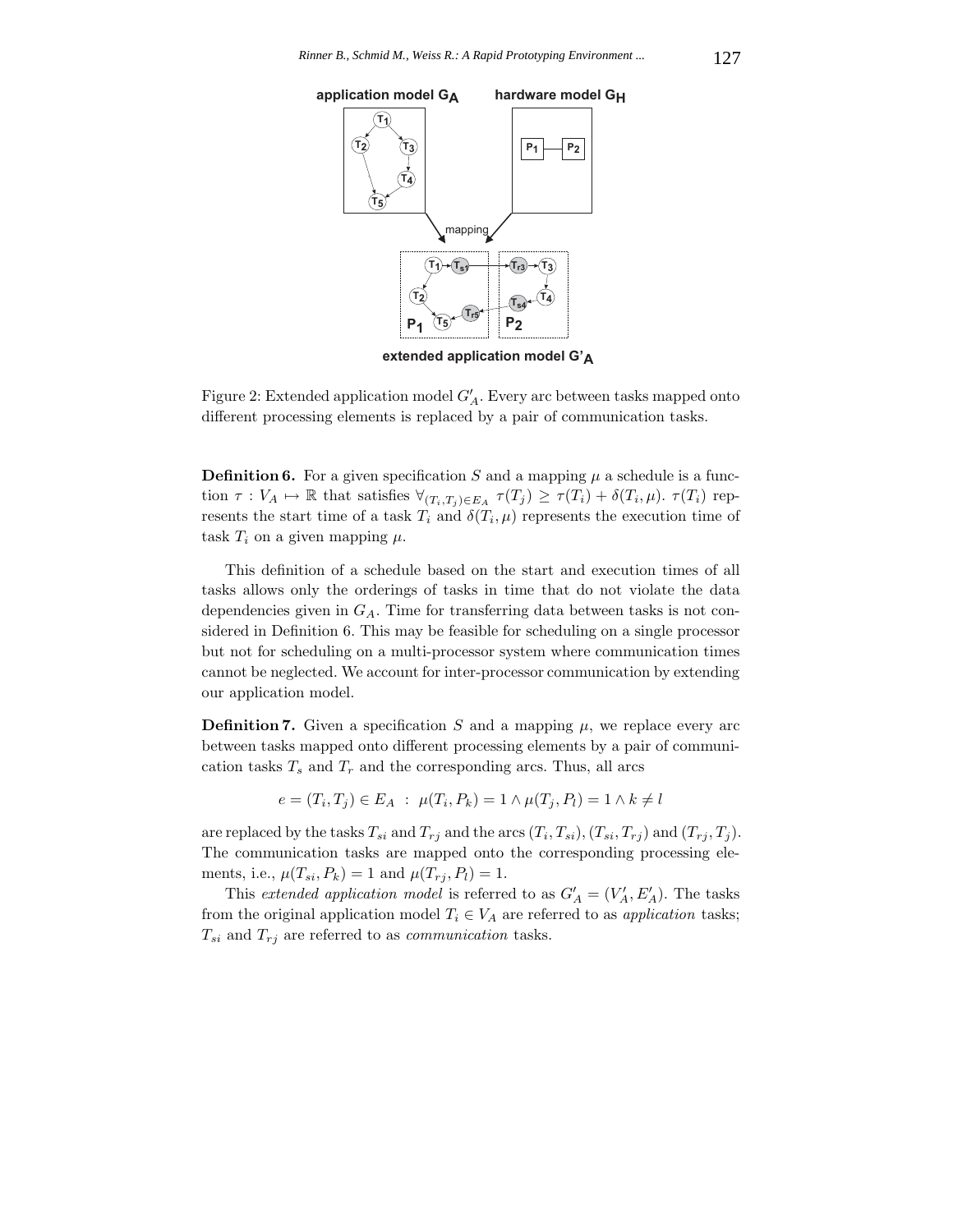Now, the time required for inter-processor communication can be expressed as components  $\delta(T_s, \mu)$  and  $\delta(T_r, \mu)$ . Introducing communication tasks for interprocessor communication is also motivated from a practical point of view. In most multi-processor systems, inter-processor communication is realized by dedicated transfer functions. These functions can, therefore, be directly mapped onto communication tasks in our framework. The extended application model is depicted in Figure 2.

In general, resource constraints can be expressed as a set of functions Q :  $q_i(R_A, R_H, \mu) \geq 0$ . These constraints are typically used to set limits on resources such as memory consumption, completion times of tasks and other costs.

We define a *feasible* schedule  $\tau$  of a specification S as a schedule that satisfies all resource constraints Q in addition to the mapping constraints and dependencies. This is also referred to as an *implementation* of a prototyping problem. Our goal can, therefore, be formulated as finding the *optimal* implementation.

**Definition 8.** Given a specification S and the resource constraints Q a (valid) *implementation* I is the tuple  $(\mu, \tau)$  where  $\mu$  is a feasible mapping and  $\tau$  is a feasible schedule.

**Definition 9.** Finding the optimal implementation is the following optimization problem:

minimize  $f(\mu, \tau)$ subject to  $\mu$  is a feasible mapping

 $\tau$  is a feasible schedule

In order to easily focus on different design goals, the objective function is specified as a weighted sum of several components in our prototyping framework. These components include parameters such as memory usage and completion times (cp. Section 4.1.4).

Given this specification notation, the remaining problem is how to compute the mapping  $\mu$  and the schedule  $\tau$  consistent with the resource constraints Q. We describe this computation in the following section.

# **4 Optimization and Performance Prediction**

The key component of our prototyping framework is the optimizer which approximates an optimal mapping and scheduling. This approximation is based on simulated annealing and an accurate prediction of the performance on the target platform.

Simulated annealing (SA) is an optimization technique which belongs to the class of stochastic local search algorithms  $[KJV83, Čer85]$ . It avoids trapping into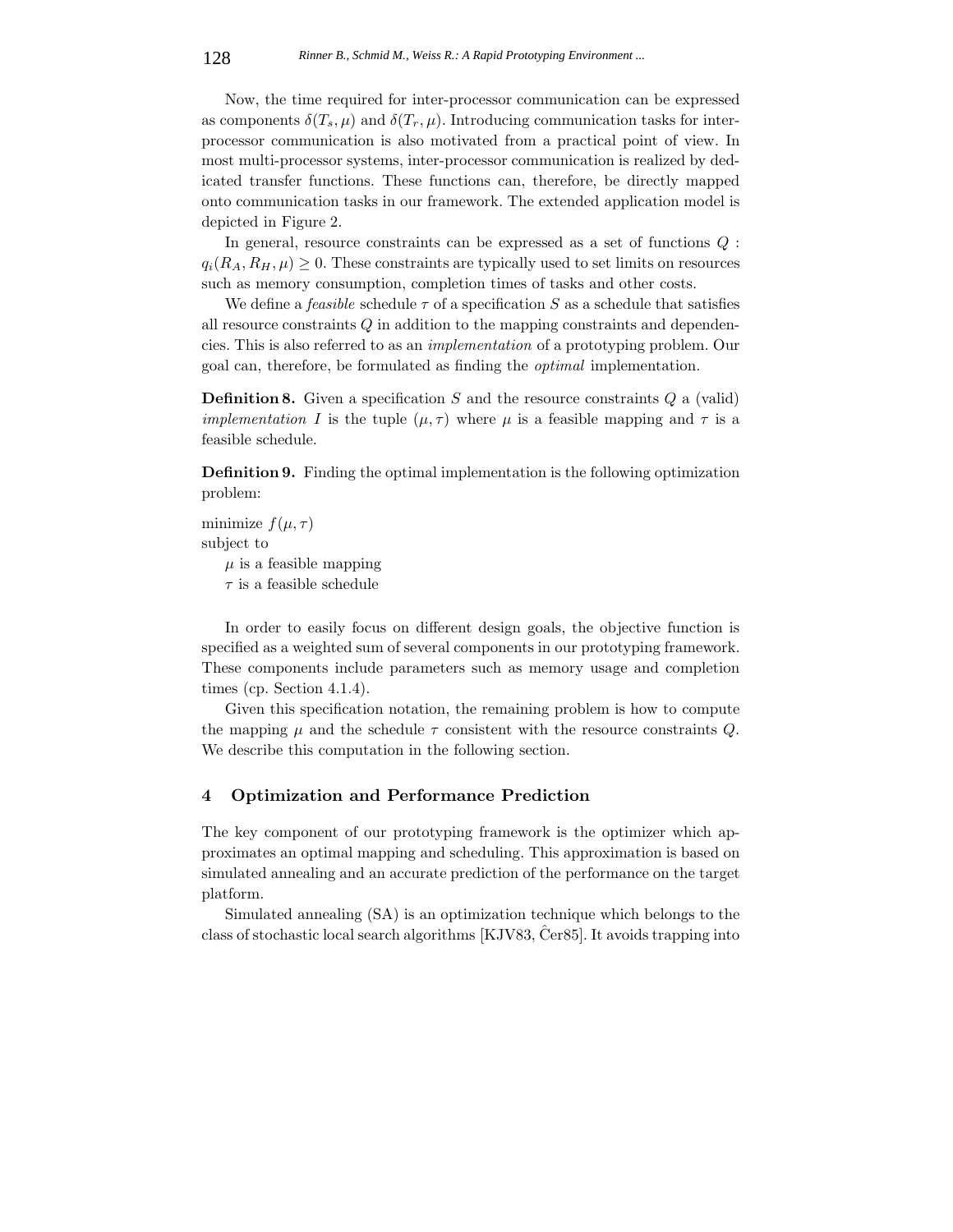local minima during search by adding a stochastic component to the process of neighborhood state selection and acceptance [LA89].

The simulated annealing method is easy to adapt to different optimization problems because of its domain-independent structure. The adaption to a specific optimization problem requires the specification of four SA-elements: (i) a state description as manifestation of a problem solution, (ii) a mechanism to generate neighborhood states, (iii) a strategy to explore the neighborhood and (iv) a cost function to control the optimization process.

# **4.1 Casting Mapping and Scheduling as a SA-Problem**

In order to cast the prototyping problem defined in Definition 9 as a SA-problem we have to specify the four SA-elements.

#### **4.1.1 State Description**

In our SA-framework, a state is defined as a schedule of the application tasks onto the processing elements. The state represents, therefore, the mapping of application tasks onto processing elements as well as their temporal ordering. There are a large number of possible states for a given problem specification (cp. Definition 4), and many of these states are infeasible due to the violation of some constraints. To reduce the number of states during optimization, we consider only states that do not violate the data dependency constraints as given in the application model G*A*. The generation of new states is combined with a list scheduling algorithm. Therefore, states violating data dependencies are excluded from further processing and no expensive evaluation of the cost function is required.

The generation of the (initial) states consists of four steps. First, a global task priority list is generated that includes all application tasks. The tasks' priorities correspond to the partial task order specified in G*A*. Second, the application tasks are mapped randomly onto the processing elements. As a consequence of this mapping, the global task priority list is then partitioned into local priority lists, one for each processing element. Next, the extended application model  $G'_A$  is generated by introducing communication tasks between adjacent tasks mapped onto different processing nodes. These communication tasks are also inserted into the priority lists. Finally, the cost (discussed in Section 4.1.4) of the initial state is computed based on Pepsy's performance estimation.

Note that the schedule can be directly derived from the priority lists by ordering the tasks with non-increasing priorities. Tasks with the same priority are randomly ordered.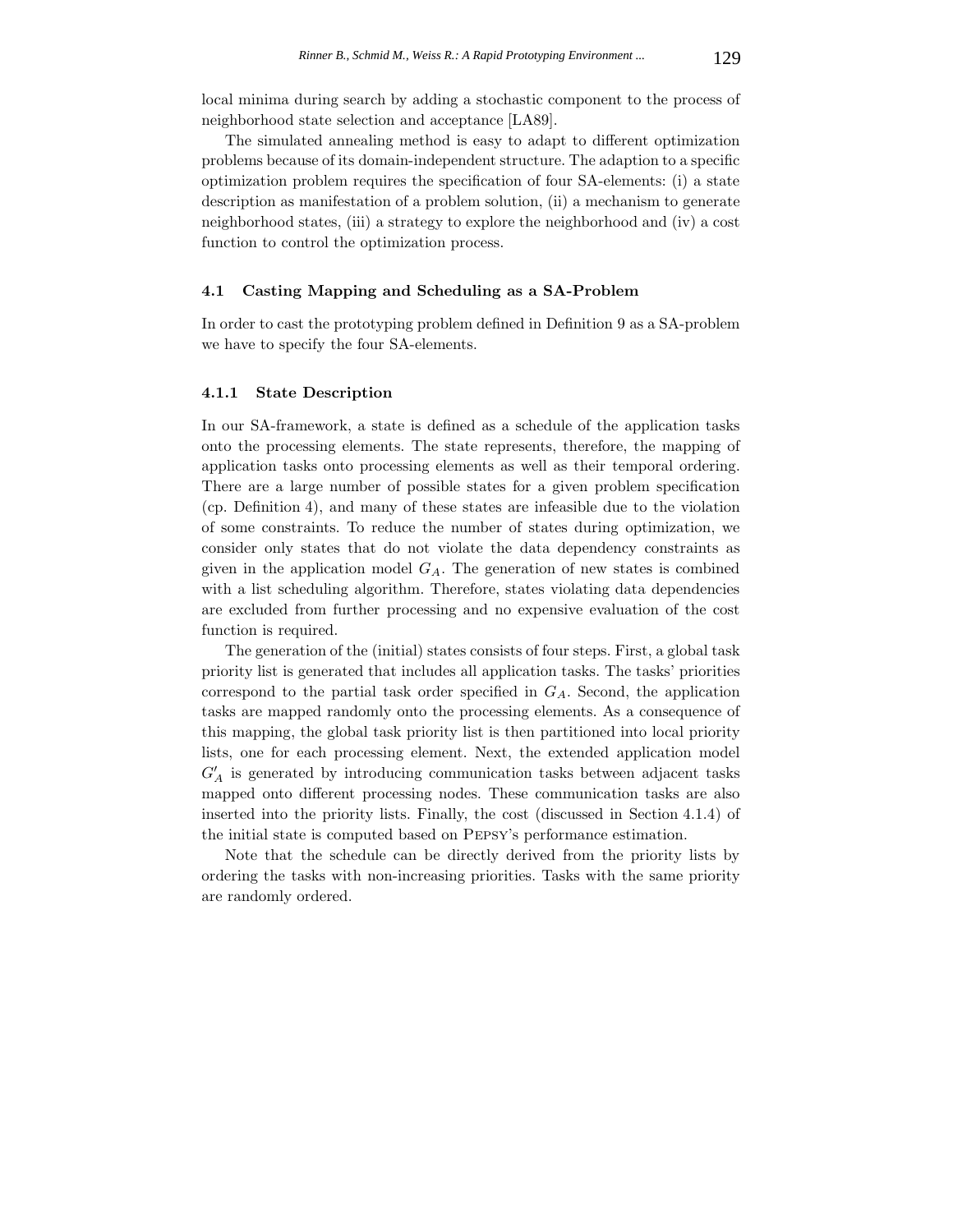### **4.1.2 Neighborhood Generation**

During optimization, rearrangements of the system are applied by choosing neighbor states of the current state. Neighbor states are simply generated by moving an application task from one processing element to another. The task lists of both processing elements as well as the extended application model must then be updated. This may result in the deletion of old communication tasks and the insertion of new ones.

### **4.1.3 Neighborhood Exploration**

Our SA optimizer explores only states that do not violate the data dependency constraints during optimization. However, the optimizer may generate non-feasible solutions (states) violating resource and mapping constraints. Such states are not rejected from the optimization process a priori. This helps in improving the convergence rate of the optimizer. Nevertheless, to avoid getting trapped in such a non-feasible state, these states are assigned with higher costs.

#### **4.1.4 Cost Function**

The cost function  $E$  corresponds to the objective function  $f$  of the optimizer and is computed for each state during the optimization process. In our SA-framework the cost function is a sum of weighted partial costs E*i*:

$$
E = E_{et}k_{et} + E_{ct}k_{ct} + E_{pm}k_{pm} + E_{mo}k_{mo} + E_{wm}k_{wm} + E_{wr}k_{wr}
$$
 (1)

The cost can be divided into components related to the solution quality, the resource constraints and the mapping constraints. Cost components related to the solution quality are (i) the overall completion time of the multi-processor application  $E_{et}$ , (ii) the total time required for inter-processor communication  $E_{ct}$  and (iii) the number of processors  $E_{pm}$  with at least one task mapped. A component related to resource constraints is the total memory overflow E*mo*, i.e., the amount by which the required memory exceeds the amount of available memory on all processing elements. Partial costs related to mapping constraints are (i) the number of tasks mapped onto excluded processing elements E*wm* and (ii) the number of replica tasks mapped onto identical processing elements E*wr*.

Different optimization objectives are easily obtained by modifying the weighting factors  $k_i$ . To achieve only solutions that do not violate the mapping and resource constraints it is recommended to make the weights  $k_{mo}$ ,  $k_{wm}$  and  $k_{wr}$ significantly larger than the other weights. The cost function can be easily extended to consider further resource constraints.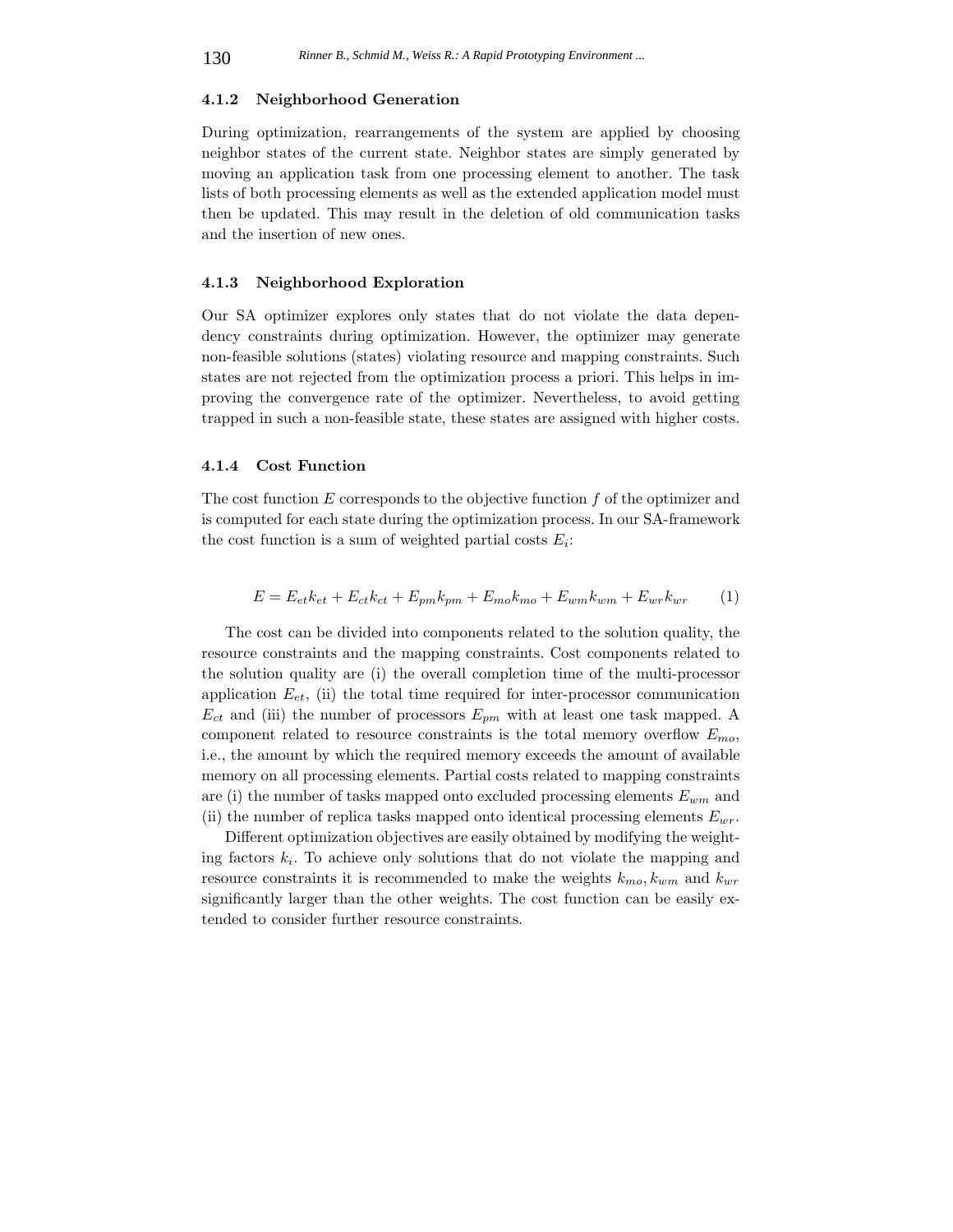

Figure 3: Realizing buffered intra- and inter-processor communication by introducing buffers  $(D_{ij})$  and communication tasks  $(T_S \text{ and } T_R)$ . Inter-processor communication is realized by point-to-point links with hardware buffers of limited size  $(M_S \text{ and } M_R)$  and may result in the synchronization of  $T_S$  and  $T_R$ .

#### **4.2 Performance Prediction**

The computation of the individual cost components of Equation 1 is based on a performance prediction of each state during optimization. Each feasible state corresponds to an implementation  $I$  of the prototyping problem. PEPSY's performance prediction includes the estimation of the memory utilization and the execution time. The performance prediction is based on the communication model applied in our prototyping framework.

### **4.2.1 Communication Model**

Data transfer in Pepsy's optimized multi-processor applications is based on buffered communication (Figure 3). In this communication model each task writes its output data into a communication buffer. The task(s) receiving this data read(s) from that buffer. As a result of this model, asynchronous communication is guaranteed and both sender and receiver tasks are decoupled when the buffer size is larger than the amount of data transferred. To realize buffered communication, the optimizer must allocate communication buffers between tasks transferring data. If both tasks  $T_i$  and  $T_j$  are mapped onto the same processing element, a buffer of size  $D_{ij}$  is allocated. If the tasks are mapped onto different processing elements, a buffer of size  $D_{ij}$  is required on both processing elements. In this case, the optimizer additionally introduces a sender task T*<sup>S</sup>* on one processor and a receiver tasks  $T_R$  on the other processor (see Figure 3).<sup>2</sup>  $T_S$  reads data from the buffer  $D_{ij}$  and writes it to the corresponding hardware buffer (M*S*) of the communication interface, which is of fixed size. A similar transfer but in reverse order applies for task  $T_R$  whose hardware buffer is  $M_R$ .

 $^{\rm 2}$  Introducing additional communication tasks corresponds to the extended application model  $G'_A$ .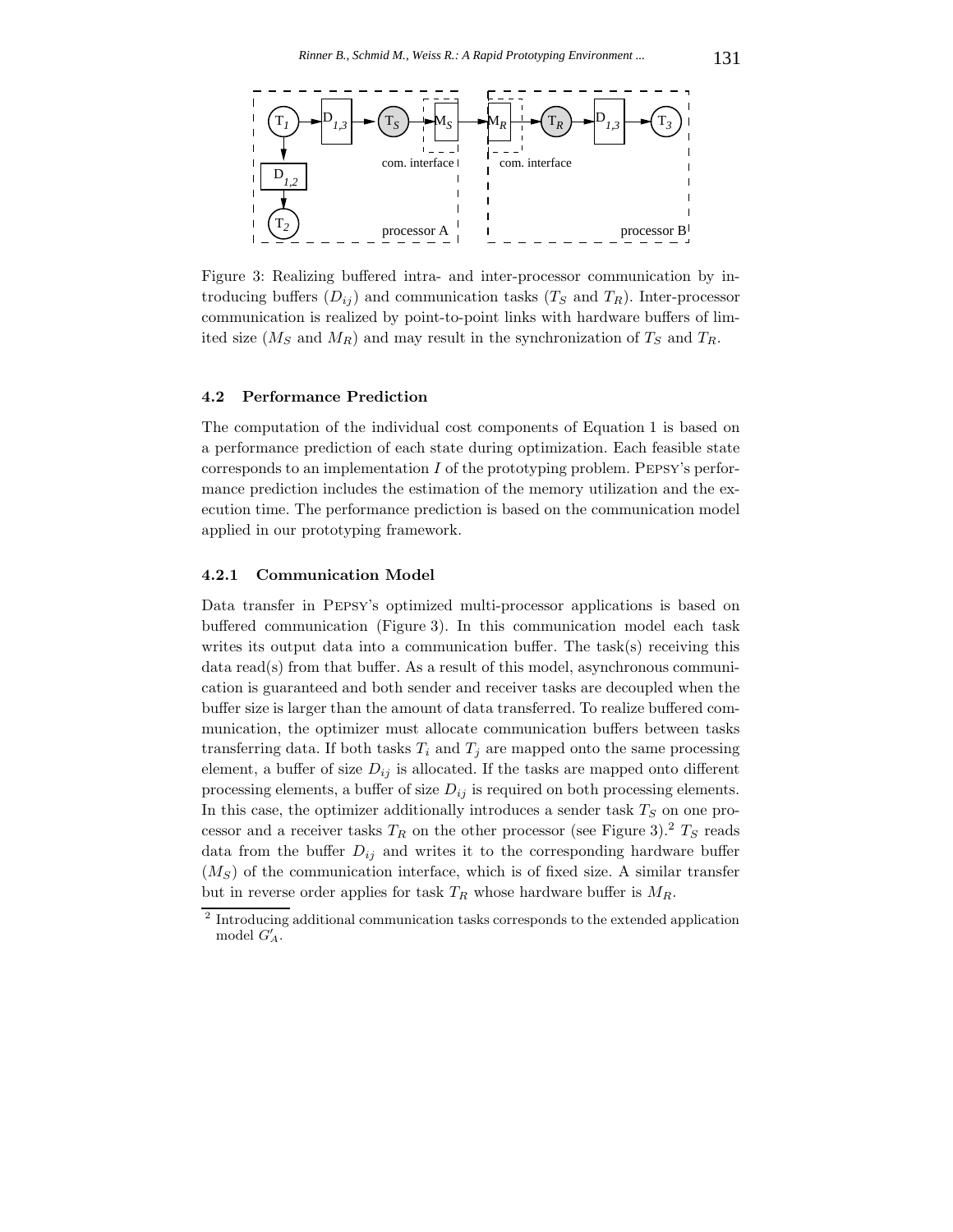|           | symbol description                                                 | unit          |
|-----------|--------------------------------------------------------------------|---------------|
| $K_{Ai}$  | maximum execution time of each $T_i \in G_A$                       | cycles        |
| $M_{Ai}$  | memory (code and data) required for each $T_i \in G_A$ bytes       |               |
| $D_{ij}$  | size of transferred data between each $(T_i, T_j) \in E_A$         | bytes         |
| $K_{Pi}$  | execution speed of each $P_i \in G_H$                              | cycles/sec.   |
| $M_{Pi}$  | amount of local memory on each $P_i \in G_H$                       | bytes         |
| $C_{ij}$  | transfer mode of each link $(P_i, P_j) \in E_H$                    | uni-/bidirec. |
| $L_{Sij}$ | data send initialization time for each $(P_i, P_j) \in E_H$ cycles |               |
| $L_{Rij}$ | data receive initialization for each $(P_i, P_j) \in E_H$          | cycles        |
| $K_{Sij}$ | data transfer rate (send) for each $(P_i, P_j) \in E_H$            | bytes/cycle   |
| $K_{Rij}$ | data transfer rate (receive) for each $(P_i, P_j) \in E_H$         | bytes/cycle   |
| $M_{Sij}$ | size of the output buffer for each $(P_i, P_j) \in E_H$            | bytes         |
| $M_{Rij}$ | size of the input buffer for each $(P_i, P_j) \in E_H$             | bytes         |

Table 1: Resource parameters for our performance prediction. The first three parameters are included in R*A*, the others are included in R*H*.

To reduce the number of communication buffers, the optimizer allocates only a single buffer among tasks receiving the same input data from an individual task. These tasks are identified in the application model. Communication buffers can be allocated either statically or dynamically. Statically allocated buffers result in a faster execution. Dynamically allocated buffers are more memory efficient, since buffers can be released after the last receiving task has read the buffered data. Dynamically allocated buffers are useful in target systems with tight memory limitations such as embedded systems.

### **4.2.2 Resource Parameters and Mapping Constraints**

Resource parameters  $(R_A \text{ and } R_H)$  are useful in specifying additional information about the application and the target hardware, respectively. Table 1 presents the various resource parameters of the application and the hardware model that are used with our performance prediction.

There are two reasons for including mapping constraints in our framework. First, tasks with special resource requirements such as I/O may only be mapped onto special processing elements. Second, replica tasks must not be mapped onto the same processors for fault tolerance.

#### **4.2.3 Memory Estimation**

The memory requirement  $M_k$  of a processing element is the sum of the memory  $M_{Ai}$  required for  $T_i$  mapped onto  $P_k$ , and the memory required for all commu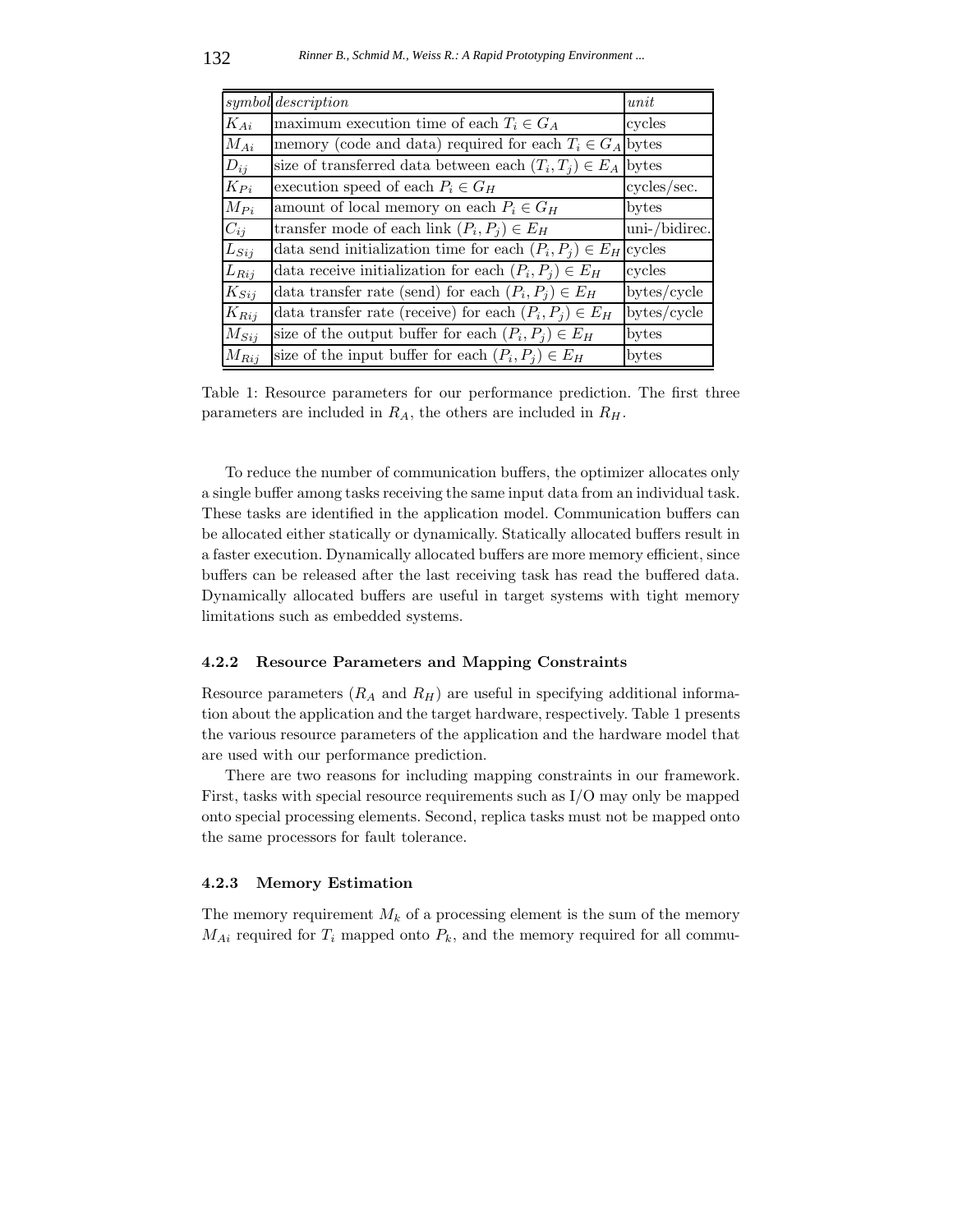nication buffers on this processing element. Thus, the total memory required on processing element  $P_k$  is given as:

$$
M_k = \sum_{\mu(T_i, P_k) = 1} M_{Ai} + \sum_{e_{ij} : \mu(T_i, P_k) = 1 \vee \mu(T_j, P_k) = 1} D_{ij}
$$
(2)

Note that a communication buffer is required for both intra- as well as interprocessor communication. Equation 2 derives an upper bound for the memory requirement since it does not consider allocating a single buffer among tasks receiving the same input or allow for dynamic buffer allocation. Both techniques may reduce the memory requirements but the reduction is strongly dependent on G*A*.

### **4.2.4 Time Estimation**

The execution time on each processing element is comprised of the execution times of the tasks mapped onto this processing element and the communication times between these tasks. The task execution times are specified in the resource parameters; no further estimation is therefore required. There are two kinds of communication: intra-processor communication and inter-processor communication. In our model, we assume that the intra-processor communication time is included in the task execution time. This assumption is reasonable since intraprocessor communication is guaranteed not to be synchronized (or blocked). The intra-processor communication time is determined by writing or reading to or from communication buffers. These buffer access times can be easily included in the task execution times. As a result, only the inter-processor communication times have to be computed during the approximation process.

For simplicity in the following analysis, we omit the indices for identifying the sender and receiver tasks as well as for the resource parameters. Parameters associated with the sender and receiver tasks are labeled by S and R, respectively.

Due to the limited size of the input and output hardware buffers (M*<sup>R</sup>* and M*S*) of the processing elements, synchronization between sender and receiver tasks may occur in inter-processor communication. We model buffered interprocessor communication to determine the execution times of sender and receiver tasks transferring D data words over a buffered communication link of size  $B =$  $M_R + M_S$ .  $K_S$  and  $K_R$  represent the transfer rates for writing to and reading from the buffers, respectively.

Figure 4 presents the timing diagram of the inter-processor data transfer between a sender and a receiver task. Three important time points can be identified for the sender as well as the receiver. At t*S*<sup>1</sup> and t*R*<sup>1</sup>, the sender and receiver tasks are initiated. After some initialization (L*<sup>S</sup>* for the sender and L*<sup>R</sup>* for the receiver), the sender task starts writing data words into the communication buffer at t*S*<sup>2</sup>, and the receiver task starts reading data words from the communication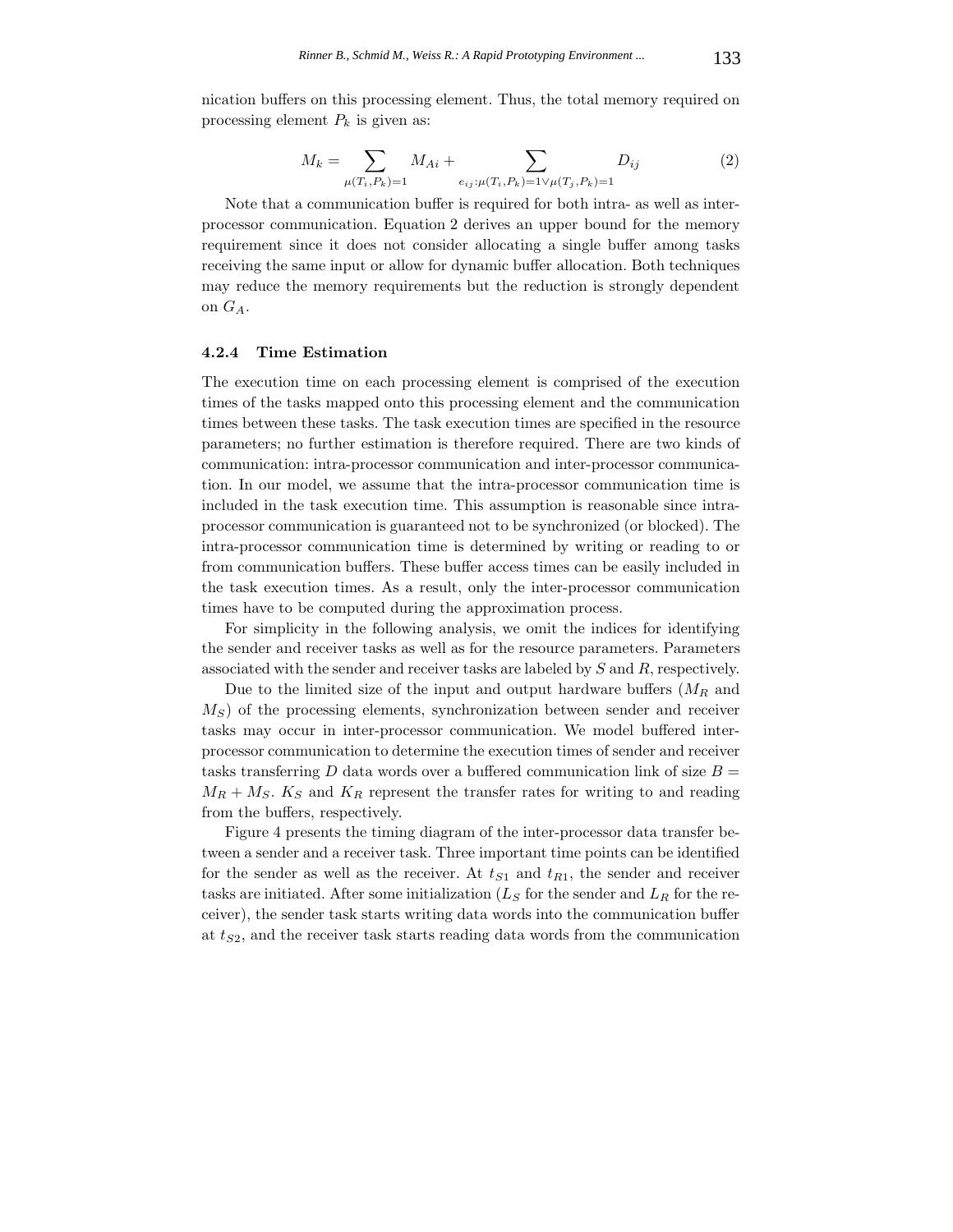

**Figure 4:** Timing diagram of a synchronized inter-processor communication.

buffer at  $t_{R2}$ . Writing and reading data to and from the buffer is finished at  $t_{S3}$ and t*R*<sup>3</sup>, respectively.

Data transfer over a buffered communication link can be separated into four phases. If we know the duration for each phase, the execution times for the sender and receiver tasks can be determined. In phase 1, only the sender writes data into the buffer. The duration of this phase is given as  $t_1 = t_{R1} + L_R - (t_{S1} + L_S)$ . At the end of the first phase  $(t_{R2})$ ,  $A(t_{R2}) = min(B, D, t_1 K_S)$  data words are stored in the buffer. In phase 2, both sender and receiver write/read data to/from the buffer asynchronously.<sup>3</sup> During this phase, the amount of data in the buffer is given by

$$
A(t) = A(t_{R2}) + (K_S - K_R)(t - t_{R2}).
$$
\n(3)

Phase 2 ends when synchronization between sender and receiver is enforced.

If we consider that the sender is faster than the receiver  $(K_S > K_R)$ , synchronization is enforced when the buffer is completely filled  $(A(t) = B)$ . Thus, by combining the synchronization condition with Equation 3, the synchronization time point can be determined as

$$
t_{syn} = \frac{B - A(t_{R2})}{K_S - K_R} + t_{R2}.\tag{4}
$$

Synchronization does not occur if too little data is transmitted to fill the buffer  $(D \leq K_S(t_{syn} - t_{S2}))$ . In this case, phase 3 is skipped and the duration of

<sup>&</sup>lt;sup>3</sup> Phase 2 is only entered if sufficient data has to be transmitted  $(D > A(t_{R2}))$ .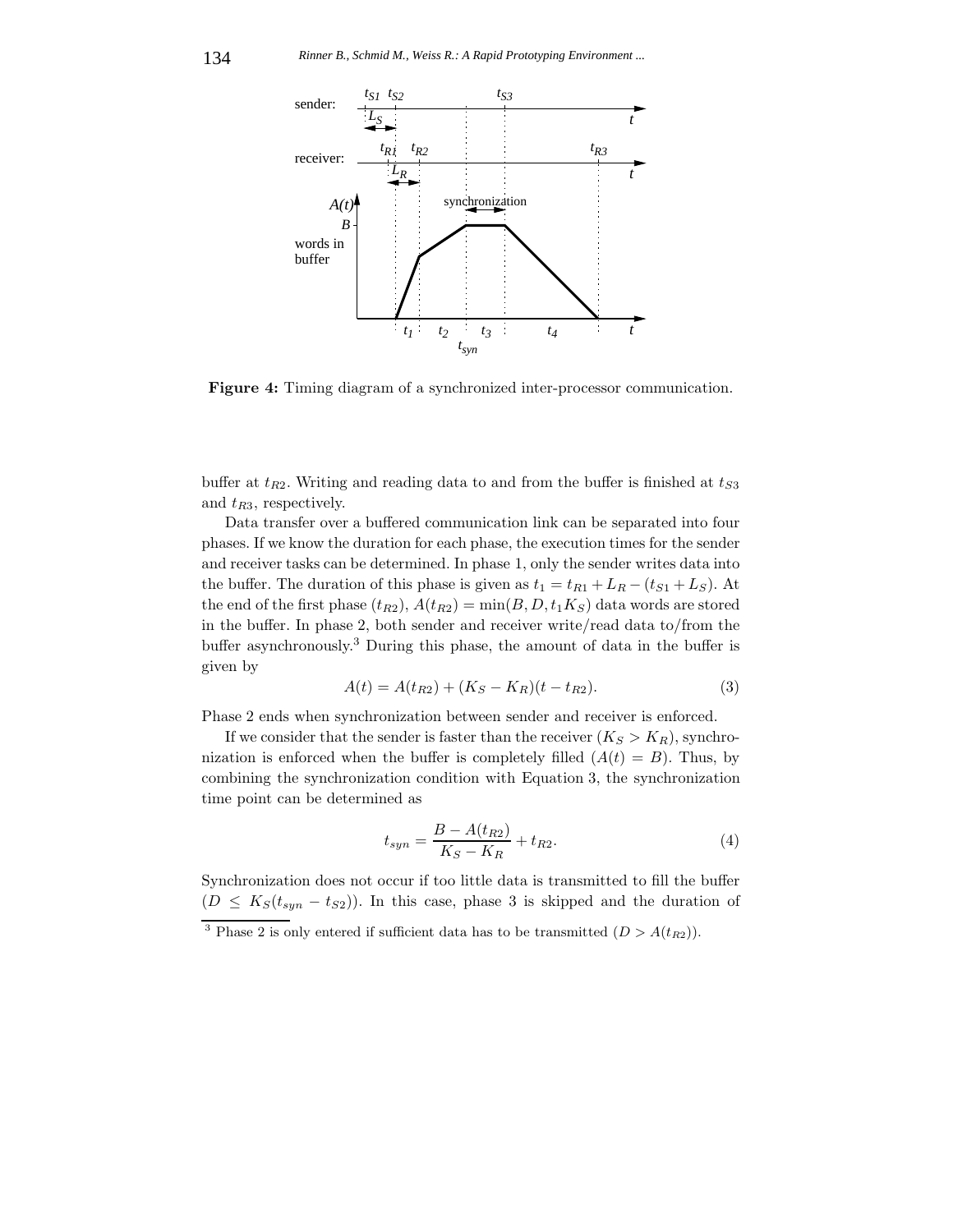phase 2 is given as  $t_2 = \frac{D-A(t_{r2})}{K_S}$ . If sufficient data is transmitted, the duration of phase 2 is  $t_2 = t_{syn} - t_{R2}$ . During phase 3 the sender and the receiver tasks are synchronized. Data is written to and read from the buffer at the slower transfer rate. In the case considered, the remaining data is written to the buffer at the speed of the receiver. Thus, the duration of phase 3 is given by  $t_3 = \frac{D-K_S(t_{syn}-t_{S2})}{K_R}$ . In the final phase, the receiver only reads data from the buffer. The duration of phase 4 is given as  $t_4 = \frac{A(t_{ss})}{K_R}$ .

For the other cases, i.e., if the sender is at the same speed or slower than the receiver  $(K_S \leq K_R)$ , the durations of phases 2 to 4 can be determined similarly. To summarize, the total execution time for the sender task  $T<sub>S</sub>$  to write  $D$  words into the communication buffer is  $t<sub>S</sub> = L<sub>S</sub> + t<sub>1</sub> + t<sub>2</sub> + t<sub>3</sub>$ , and the execution time for the receiver task  $T_R$  to read  $D$  words from the communication buffer is  $t_R = L_R + t_2 + t_3 + t_4.$ 

With these equations, the time for inter-processor communication can be estimated resulting in the computation of the total execution times of each processing element. The individual costs as specified in Section 4.1.4 can be determined given the memory requirements  $M_k$  as well as the execution and communication times  $(K_{Ai}, t_{Rij}$  and  $t_{Sij})$  for all tasks mapped onto processing element  $P_k$ .

# **5 Code Synthesis**

Central to Pepsy's code synthesis is the generation of an *executive* for each processing element. The executive corresponds to the top-level function of each processing element and is responsible for the memory allocation and the execution of all application and communication tasks in the order given by the optimized static schedule. The complete multi-processor application, i.e., executable code for all processing elements, is finally synthesized using commercial compiler and linker tools.

In order to synthesize the complete multi-processor application, we need the code for the application tasks, the communication and synchronization routines, the memory allocation and the executive. Pepsy's code synthesis requires the user-specified code for the application tasks and the hardware-specific code for communication and synchronization as input. The executive is automatically generated by Pepsy's code generator.<sup>4</sup>

In the following, we briefly describe the main code modules.

**Application Tasks.** The user has to provide the code for all application tasks in the form of a source code library which must follow the buffered communication model, i.e., the input and output to a task is given by (pointers to) communication buffers. In the source code library, each application task

<sup>4</sup> In the current implementation, Pepsy generates ANSI-C source code.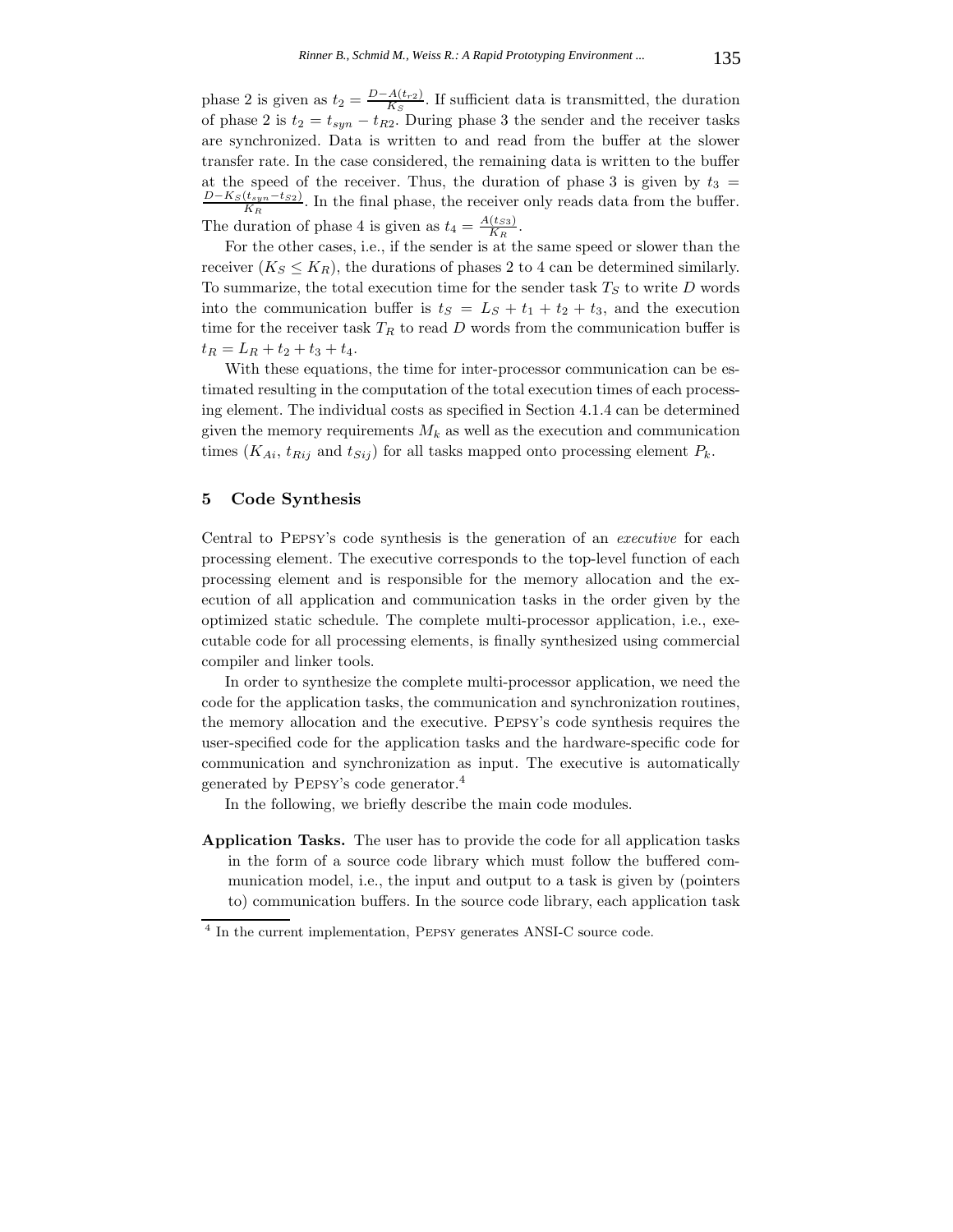$T_i$  is realized as an individual function with a well-defined interface (function prototype). Each function has a unique name which corresponds to the task identifier specified in the application model. Thus, the interface of the function  $\texttt{taski}$  that implements task  $T_i$  looks like:

void taski $(inb_1, \ldots, inb_m, outb_1, \ldots, outb_n).$ 

Formal parameters of this function are the references (pointers) to all input buffers  $inb_k$  where  $k = 1...m$ , and all output buffers *outb<sub>l</sub>* where  $l = 1...n$ . A function implementing a task must not return a value.

- **Communication Routines.** Inter-processor communication is realized by introducing dedicated communication tasks that transfer data from a buffer to a different processor or vice versa. Buffered inter-processor communication requires that two communication routines be available on each processing element: a sender function send and a receiver function receive. These functions are hardware-specific and their code must be provided for each target system. Formal parameters of both functions are the reference to the output or input buffer, respectively, and the identifier of the destination processor.
- **Memory Allocation.** In our buffered communication model, a communication buffer  $b_k$  is required for each arc in our extended application model. The size  $s_k$  of this communication buffer is determined by the amount of transferred data which is specified in the application model using resource parameters. For the code synthesis, buffers with sufficient size must be provided by either *static* or *dynamic* allocation.
- **Executive.** The main steps in the automatic generation of the executive source code are as follows: First, unique names for the communication buffers are generated. Second, code for the memory allocation is inserted at the beginning of the executive file. Third, the call to the executive function is inserted. Finally, the function calls for the application and communication tasks are generated in the order given by the schedule. The formal parameters are replaced by the actual buffer names and the processor identifiers.

# **6 Experimental Results**

Over the last few years the complete prototyping framework for multi-DSP systems, Pepsy has been developed. A graphical user interface implemented in Java combines the individual tools of Pepsy. Pepsy's SA-optimizer and the code synthesis tool have been written in C and Java, respectively. The data transfer between the individual components as well as their configuration is realized by XML files.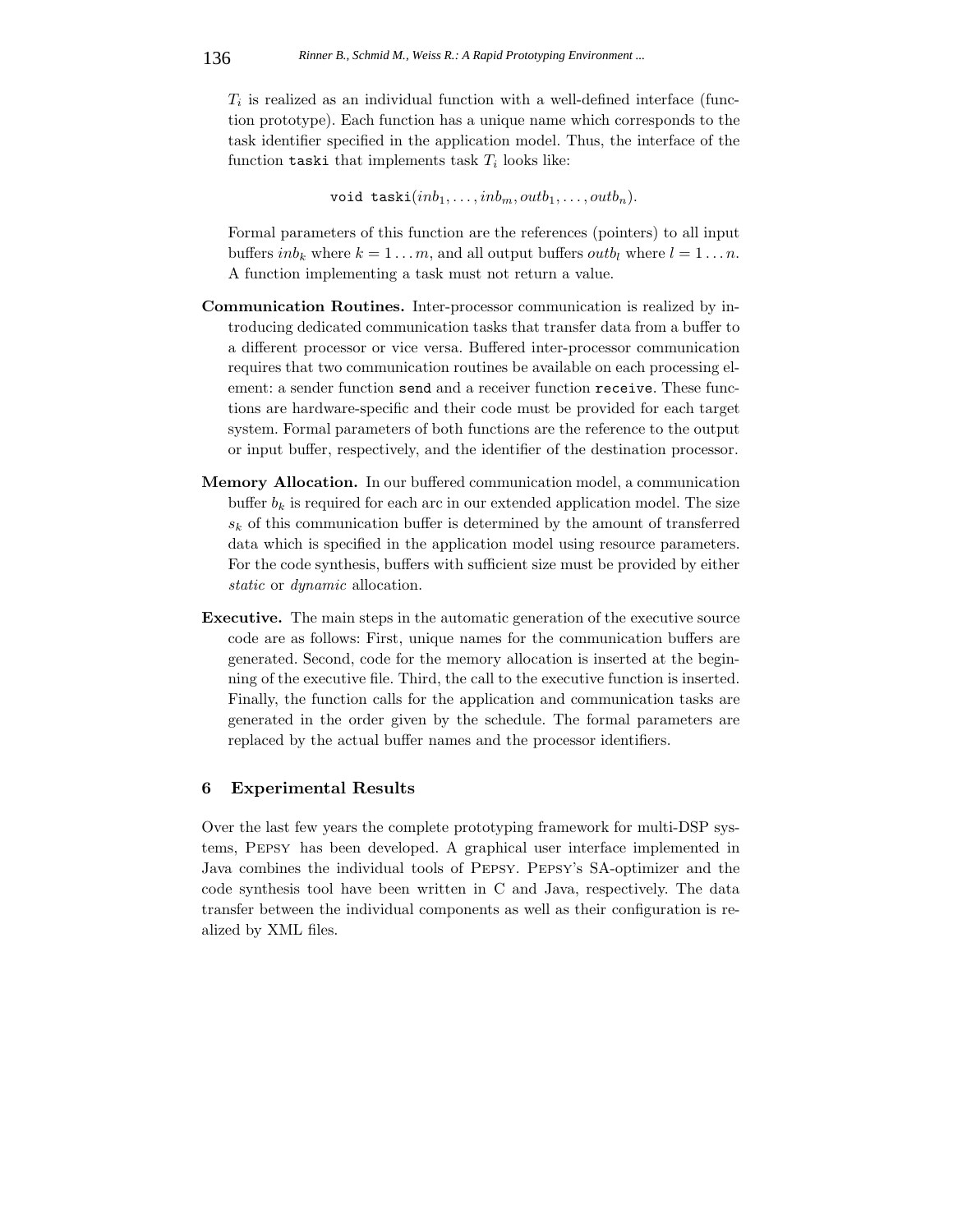

**Figure 5:** Screen shot of the task graph of the MP3 decoder.

# **6.1 Parallel Implementation of an MP3 Decoder**

We demonstrate the automated design of a multi-processor application with Pepsy by parallelizing an MPEG-1 layer 3 (MP3) decoder. Figure 5 shows the task graph of this example generated with Pepsy's graph editor. MP3 decoding is decomposed into 31 tasks.

The target hardware platform consists of 4 TMS320C40 TIM modules on a TRANSTECH ISA daughterboard each processor running at 50MHz; each of these processors has at least one direct link to every other processor. No special mapping constraints or resource constraints were taken into account for this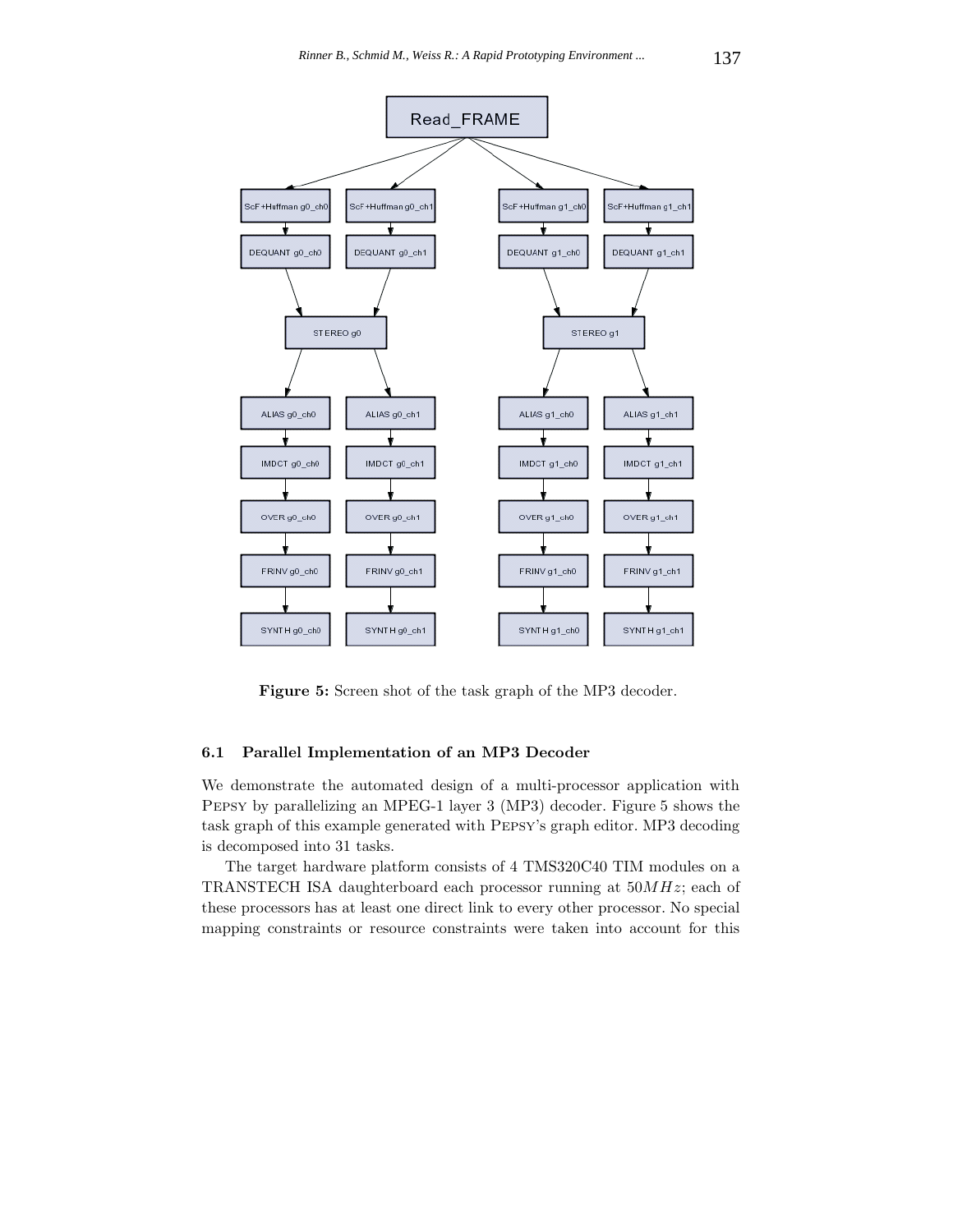sample design.

In this design example the primary goal was to minimize the overall execution time. Thus, the weighting factor were given as  $k_{et} = 1$ , and all other cost components were not considered, i.e., their weighting factors were specified as zero. The achieved implementation resulted in a final schedule with a total of 28 communication tasks introduced to realize inter-processor communication. The speedup of this multi-processor application is estimated as 3.911.

#### **6.2 Optimization Performance**

We evaluate our SA-based optimizer by comparing its performance with an exhaustive search over all mappings and schedules. The exhaustive search finds the optimal solution of the parallelization problem. However, it is only feasible for small problem sizes.

Three different problem classes have been selected for this comparison; all of them are scalable in the sense that the number of tasks can be varied. The target platform is fixed for all problem classes. It consists of a homogeneous four-processor multi-DSP system connected in a ring structure. The problem class "independent" consists of a set of independent tasks with different task execution times. The problem class "recursive" corresponds to an application with two recursive procedure calls per level. In the upper part of the task graph, each task is connected to two child tasks doubling the number of tasks at each level. In the lower part, each task has two predecessors converging to a single task at the bottom level. The problem class "chained" corresponds to an application with parallel threads that start and terminate at a single task. All tasks in the classes "recursive" and "chained" have the same execution times, and only a single word is transferred between adjacent tasks.

Table 2 compares the (optimal) costs and computation times achieved by exhaustive search with the costs and computation times achieved by our SAoptimizer. These results demonstrate that our optimizer finds solutions very close to the optimum within a reasonable time. This is true also for complex problems that are infeasible for the exhaustive search. For all problem classes, the deviation from the optimal solution has never exceeded 2%.

#### **6.3 Automatic Parallelization of a Complex Audio Application**

In this case study, we demonstrate the performance of Pepsy on the parallelization of a complex audio application, i.e., a simulator of the human peripheral auditory system is automatically mapped and scheduled onto a multi-DSP system. Based on a functional model of the human ear, this simulator generates the excitation pattern for the auditory nerve given an audio signal as input [MWB98]. The model of the human ear consists of various (non-linear) filters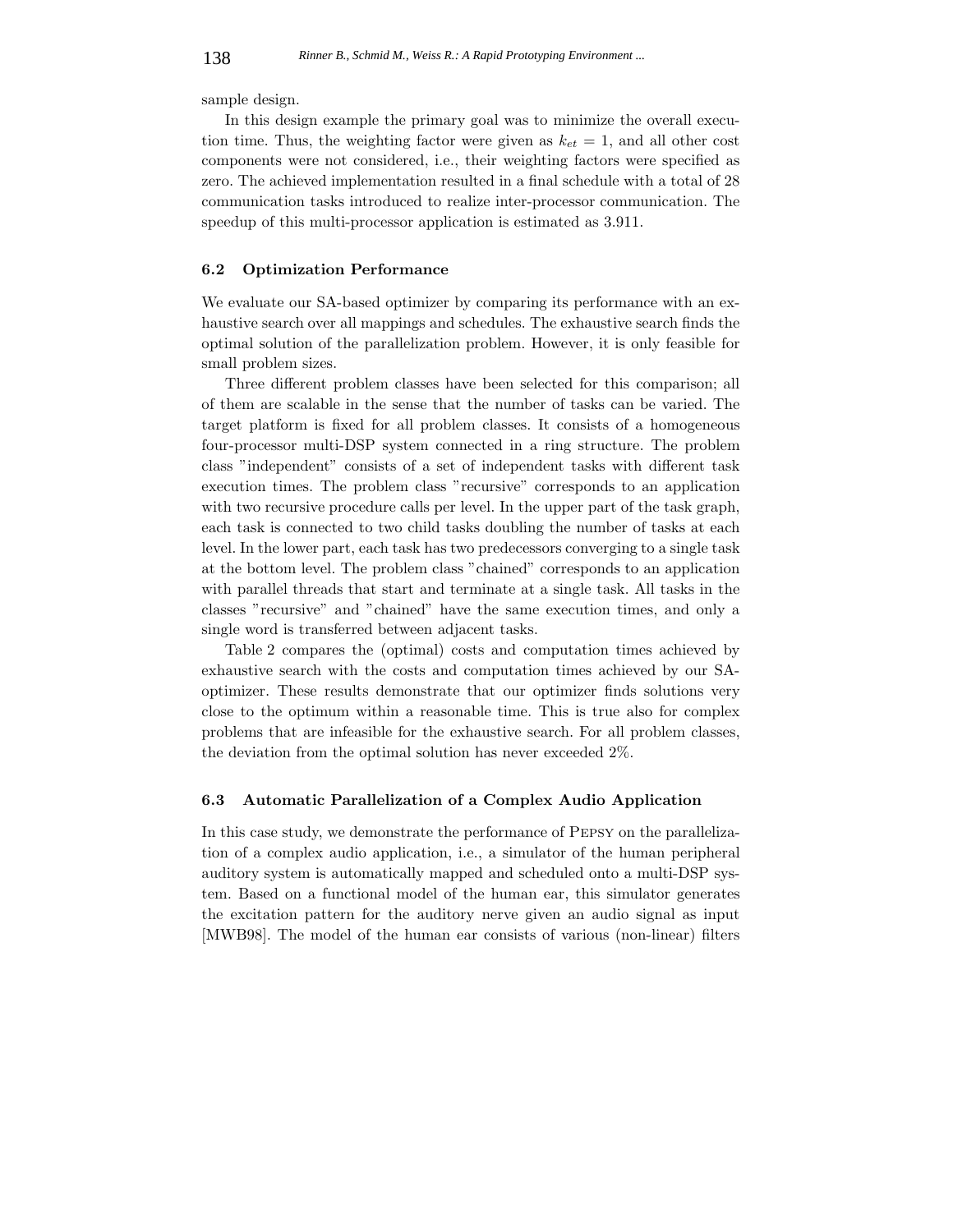|                         |    | <i>exhaustive search</i> |                               | simulated annealing |                  |
|-------------------------|----|--------------------------|-------------------------------|---------------------|------------------|
| problem class $#$ tasks |    |                          | cost computation time         | cost                | computation time |
|                         | 10 | 140                      | 7                             | 140                 | 4                |
|                         | 11 | 170                      | 24                            | 170                 | 5                |
|                         | 12 | 200                      | 88                            | 200                 | $\overline{2}$   |
| independent             | 13 | 230                      | 408                           | 230                 | 3                |
|                         | 14 | 270                      | 1708                          | 270                 | $\overline{2}$   |
|                         | 22 | n.a.                     | $10^{8*}$                     | 640                 | 4                |
|                         | 46 | n.a.                     | $3 \cdot \overline{10^{22*}}$ | 2710                | 136              |
|                         | 94 | n.a.                     | $2 \cdot 10^{51*}$            | 11170               | 1243             |
|                         | 10 | 504                      | 86                            | 504                 | 17               |
| recursive               | 22 | n.a.                     | $10^{9*}$                     | 810                 | 180              |
|                         | 46 | n.a.                     | $4 \cdot 10^{23*}$            | 1421                | 584              |
|                         | 94 | n.a.                     | $3 \cdot 10^{52*}$            | 2656                | 5309             |
|                         | 10 | 405                      | 128                           | 407                 | 25               |
|                         | 14 | 505                      | 32768*                        | 512                 | 57               |
| chained                 | 22 | 705                      | $2 \cdot 10^{9*}$             | 714                 | 135              |
|                         | 46 | 1505                     | $6 \cdot 10^{23*}$            | 1531                | 1051             |
|                         | 94 | 2505                     | $5 \cdot \overline{10^{52*}}$ | 2555                | 3719             |

Table 2: Comparison of exhaustive search and our SA-based optimizer with regard to cost and computation times (in s) for three different problem classes. Results marked with '∗' have been analytically extrapolated.

and transformation functions. A single-processor implementation of the simulator written in C and assembler serves as the starting point for our evaluation.

To derive an application model, we have partitioned the simulator into 93 tasks. This partitioning has been motivated by the functional structure of the simulator. In most cases, the individual tasks correspond to transformations and filtering steps such as Fourier transformations and gamma tone filters. Figure 6 depicts an abstracted data flow graph of the simulator. Tasks which require the same input data are combined to blocks in this graph. The execution times as well as the memory consumption of all 93 tasks have been measured using the simulator running on a single processor.

The PPDS from Texas Instruments is used as the target system. This multi-DSP platform consists of four TMS320C40 processors running at  $32$  MHz; each of these processors has at least one direct link to every other processor. The resource parameters  $R_H$  for this platform have been determined by several experiments. They are given as  $K_{Pi} = 1, M_{Pi} = 64000 \text{ bytes}, L_S = L_R =$ 0 cycles,  $K_S = K_R = 0.05$  bytes/cycle and  $M_S = M_R = 8$  bytes. The simulation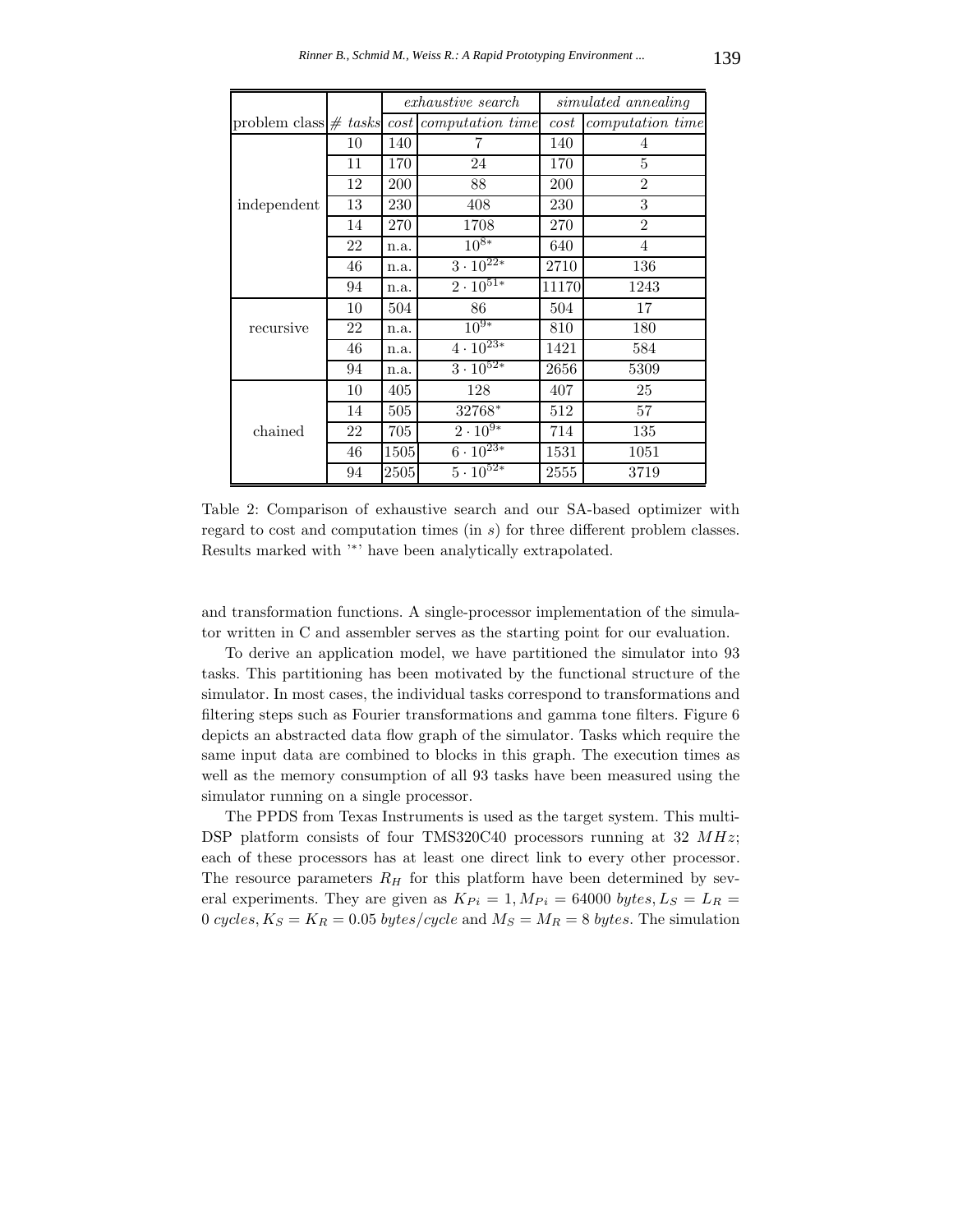

Figure 6: Task graph of the simulator of the human peripheral auditory system. The task required for sampling is not depicted in this figure.

|                |    |    |              | $Proc.$ $AT$ $CT$ $Data$ $t_c$ $[ms]$ |
|----------------|----|----|--------------|---------------------------------------|
| A              | 22 | 68 | 5385         | 76.4                                  |
| B              |    |    | 18 23 5304   | 75.5                                  |
| C              | 24 |    | 31 3364      | 75.5                                  |
| $\mathsf{D}$   | 29 | 34 | 5805         | 75.5                                  |
| $_{\rm total}$ |    |    | 93 156 19858 | 76.4                                  |

Table 3: Optimization result. The optimizer maps the application tasks *(AT)* and introduces communication tasks *(CT)* onto each processor. For each processor, the number of transferred data and the completion time  $(t_c)$  are shown in the last two columns.

of a block of 1024 data samples requires 251.7 ms on a single processor and serves as reference for this evaluation.

Table 3 summarizes the results of the optimization step for the parallelization of the simulator onto 4 processors labeled A to D. The optimizer introduces a total of 156 communication tasks to implement the data transfer among all 4 processors. A total of 19858 bytes is transferred between the processor and thus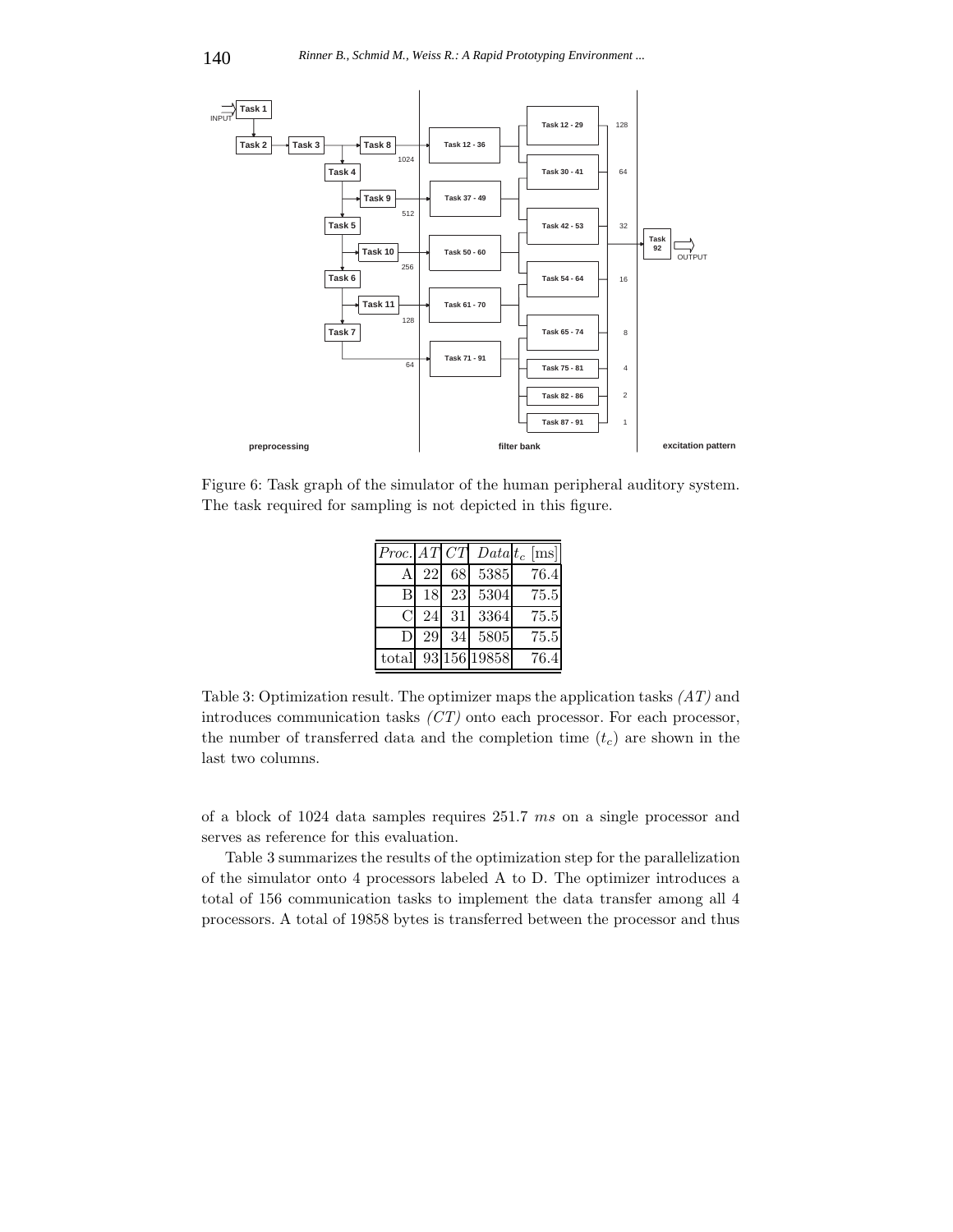|                    |      | performance prediction measurement |          |                                  |  |
|--------------------|------|------------------------------------|----------|----------------------------------|--|
| $ Proc. t_{comp} $ |      |                                    |          | $t_{comm}$ $t_{comp}$ $t_{comm}$ |  |
|                    | 60.0 |                                    | 8.4 59.9 | 7.5                              |  |
| В                  | 63.0 |                                    | 7.3 63.4 | 7.2                              |  |
|                    | 62.3 | 4.8                                | 62.5     | 4.4                              |  |
|                    | 66.8 |                                    | 69.9     | 7.3                              |  |

Table 4: Comparison of the overall computation and communication time t*comp* and t*comm* estimated by the optimizer and measured on the multi-DSP system for each processor. All times are given in ms.

represents the total memory required for inter-processor communication. The last column shows the completion time on each processor, i.e., the time when the last task in the processor schedule terminates. Processor A has the longest completion time because the last task of the overall data flow graph is mapped onto this processor. Thus, the optimizer estimates the overall execution time for the four processor solution as 76.4 ms.

The complete C-code for all executives has been automatically generated by our prototyping environment. The application tasks have been synthesized from the single-processor code with only minor modifications. Parameterized functions implementing individual tasks have been wrapped by an additional function to realize the task interface corresponding to our convention. Code for the static allocation of all necessary communication buffers has been introduced. The communication routines (send and receive) have been provided for the target system.

The parallel implementation results in an overall execution time of 75.9 ms which is almost identical to the estimated execution time. The overall speedup of the parallel implementation is, therefore, given as 3.3. Table 4 compares the computation and communication times derived by Pepsy's performance estimation with the times measured on the four-processor implementation automatically generated by the synthesis step of our prototyping environment. The estimated times are very close to the measured times on the implementation. The maximum deviation for the computation time is  $4\%$  and  $10\%$  for the communication time, respectively.

# **7 Conclusion**

In this paper we have presented Pepsy, a novel prototyping environment for the automated design and implementation of parallel DSP applications subject to various design constraints. Our environment is grounded on a formal specification of the prototyping problem, an accurate modeling of the performance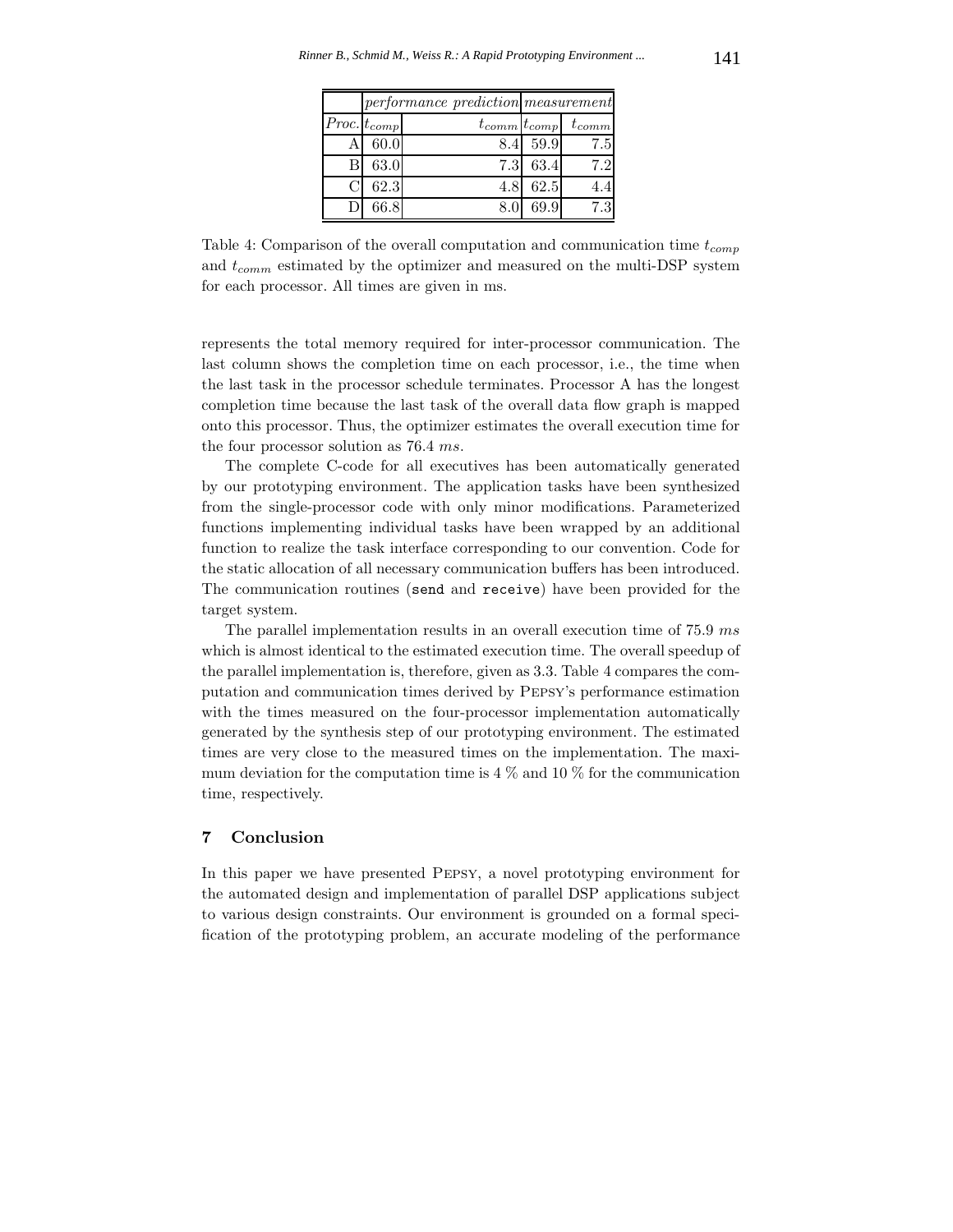on all processors and a generic optimizer based on simulated annealing. Our SA optimizer results in a solution of the prototyping problem that is close to the optimum.

As demonstrated in a complex audio application, Pepsy's performance estimation is also very close to the measured performance on the implemented multi-processor application. This is due to the following reasons. First, the optimizer uses measured instead of simulated or estimated task execution times. The tasks in this audio application have almost no data dependency and, therefore, almost no variation of the execution times. Second, the optimizer uses an accurate communication model to estimate the (inter-processor) communication times. This model accounts also for the blocking of a communication task as well as synchronization between sender and receiver.

Our prototyping environment dramatically reduces the development time of multi-processor applications. Typically, the most time-consuming procedure in the development is the generation of the application model. When the code for the application tasks is already available, the development time is basically determined by the execution time of the optimizer. As a result, a parallelization onto a different number of processors and/or a different target system can be realized within minutes.

Pepsy has already been extended by a reconfiguration environment in order to enable a modification of software tasks while the multi-DSP application is running [RSW03]. Directions for future work include (i) extending this framework to various target platforms, (ii) integrating additional different design constraints for embedded systems such as minimizing the energy consumption, and (iii) investigating the feasibility of this framework to hardware/software codesign.

### **References**

- [ACD74] T.L. Adam, K.M. Chandy, and J. Dickson. A Comparison of List Scheduling for Parallel Processing Systems. *Communications of the ACM*, 17(12):685– 690, December 1974.
- [AKW00] Ishfaq Ahmad, Yu-Kwong Kwok, and Min-You Wu. CASCH: A Tool for Computer-Aided Scheduling. *IEEE Concurrency*, 8(4):21–33, 2000.
- [BM91] S. Wayne Bollinger and Scott F. Midkiff. Heuristic Technique for Processor and Link Assignment in Multicomputers. *IEEE Transactions on Computers*, 40(3):325–333, March 1991.
- [BML99] Shuvra S. Bhattacharyya, Praveen K. Murthy, and Edward A. Lee. Synthesis of embedded software from synchronous dataflow specifications. *Journal of VLSI Signal Processing Systems*, 21(2), 1999.
- [BS96] James E. Beck and Daniel P. Siewiorek. Simulated Annealing Applied to Multicomputer Task Allocation and Processor Specification. In *Proceedings of the Eighth IEEE Symposium on Parallel and Distributed Processing*, pages 232–239, 1996.
- [Cer85] V. Cerny. Thermodynamical Approach to the Traveling Salesman Problem: an Efficient Simulation Algorithm. *Journal of Optimization Theory and Applications*, 45:41–51, 1985.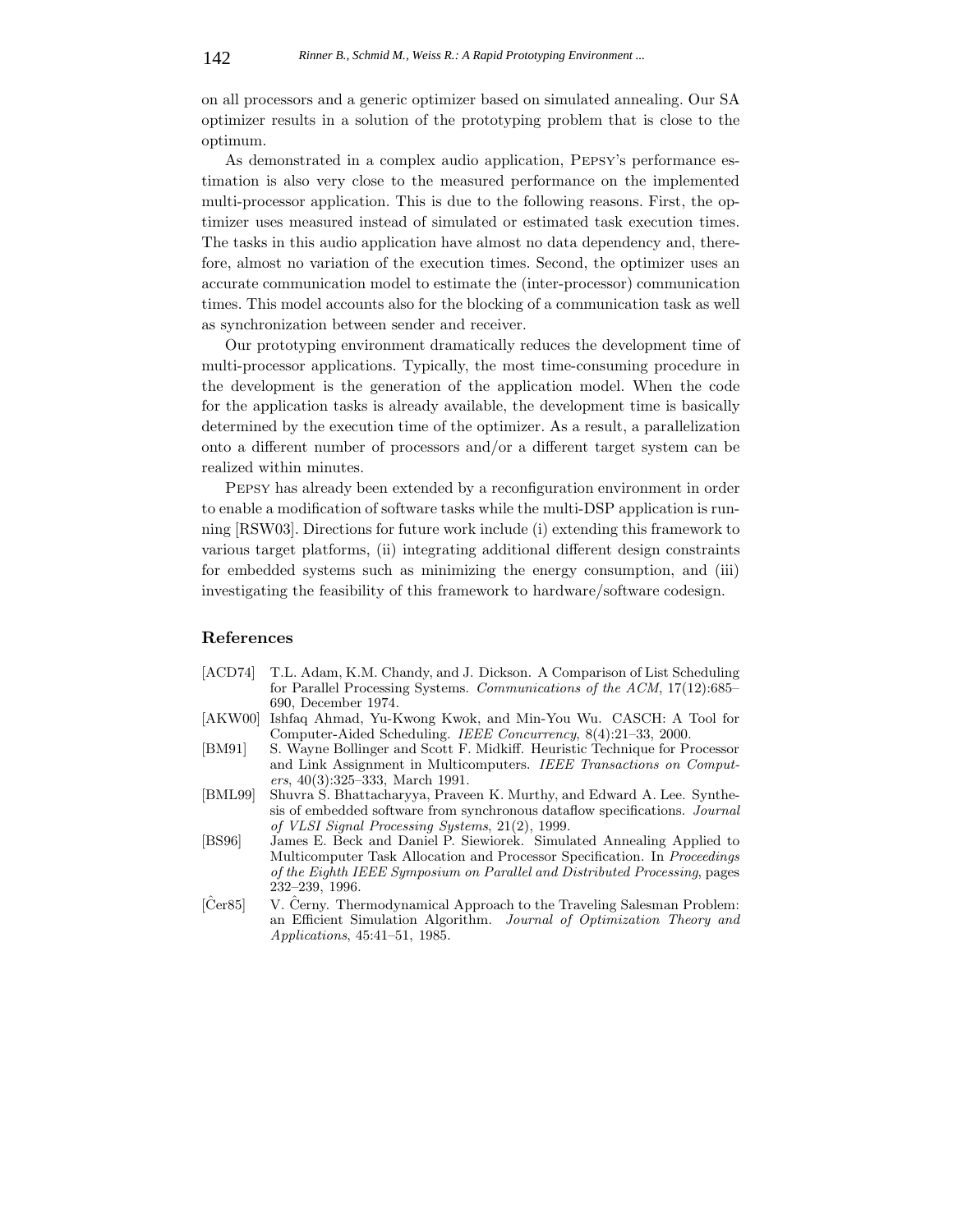- [CLP97] L. De Coster, R. Lauwereins, and J.A. Peperstraete. Data routing in dataflow graphs. In *Proceedings of the 8th Interantional Workshop on rapid System Prototyping (RSP '97)*, pages 100–106, 1997.
- [DHK<sup>+</sup>01] John Davis, Christopher Hylands, Bart Kienhuis, Edward A. Lee, Xiaojun Liu, Lukito Muliadi, Steve Neuendorffer, Jeff Tsay, Brian Vogel, and Yuhong Xiong. Heterogeneous Concurrent Modeling and Design in Java. Technical Report Memorandum UCB/ERL M01/12, Department of Electrical Engineering and Computer Science University of California at Berkeley, 2001.
- [DK96] Apostolos Dollas and Nick Kanopoulos. Reducing the Time to Market Through Rapid Prototyping. *IEEE Computer*, 28(2):14–15, 1996.
- [ERAL95] Hesham El-Rewini, Hesham H. Ali, and Ted Lewis. Task Scheduling in Multiprocessing Systems. *IEEE Computer*, 28(12):27–37, December 1995.
- [ETZ00] Michael Eisenring, Lothar Thiele, and Eckart Zitzler. Conflicting criteria in embedded system design. *IEEE Design & Test of Computers*, 17(2):51–59, 2000.
- [FAD00] Virginie Fresse, Mustapha Assouil, and Olivier Deforges. Rapid prototyping of image processing applications onto a multiprocessor architecture. In *International Conference on Acoustics, Speech, and Signal Processing ICASSP2000*, May 2000.
- [GR01] Varghese George and Jan M. Rabaey. *Low-Energy FPGAs Architecture and Design*. Kluwer Academic Publishers, 2001.
- [Gra69] R. L. Graham. Bounds on multiprocessing timing anomalies. *SIAM Journal on Applied Mathematics*, 17(2):416–429, March 1969.
- [GV95] Daniel D. Gajski and Frank Vahid. Specification and Design of Embedded Hardware-Software. *IEEE Design & Test of Computers*, 12(1):53–67, 1995.
- [HPK97] C. Hein, J. Pridgen, and W. Klein. *RASSP Virtual Prototyping of DSP Systems*. ACM, Anaheim, CA, 1997.
- [KJV83] S. Kirkpatrick, C. D. Gelatt Jr., and M. P. Vecchi. Optimization by simulated annealing. *Science*, 220(4598):671–680, 1983.
- [LA89] P. J. M. van Laarhoven and E. H. L. Aarts. *Simulated Annealing: Theory and Applications*. Kluwer Academic Publishers, 1989.
- [LEAP95] Rudy Lauwereins, Marc Engels, Marleen Ade, and J.A. Peperstraete. Grape-II:A System-Level Prototyping Environment for DSP Applications. *IEEE Computer*, 28(2):35–43, February 1995.
- [LER93] Ted Lewis and Hesham El-Rewini. Parallax: A Tool for Parallel Program Scheduling. *IEEE Parallel & Distributed Technology*, 1(2):62–72, May 1993.
- [LP95] Edward A. Lee and T. M. Parks. Dataflow Process Networks. *Proceedings of the IEEE*, 83(5):773–801, 1995.
- [Mad96] Vijay K. Madisetti. Rapid Digital System Prototyping: Current Practice, Future Challenges. *IEEE Design & Test of Computers*, 13(3):12–22, 1996.
- [MRS<sup>+</sup>00] Claudia Mathis, Bernhard Rinner, Martin Schmid, Reinhard Schneider, and Reinhold Weiss. A New Approach to Model Communication for Mapping and Scheduling DSP-Applications. In *Proceedings of the IEEE International Conference on Acoustics, Speech, and Signal Processing ICASSP 2000*, pages 3354–3357, Istanbul, Turkey, June 2000. IEEE.
- [MSS99] Claudia Mathis, Martin Schmid, and Reinhard Schneider. A Flexible Tool for Mapping and Scheduling Real-Time Applications onto Parallel Systems. In R. Wyrzykowski, B. Mochnacki, H. Piech, and J. Szopa, editors, *Proceedings of the Third International Conference on Parallel Processing & Applied Mathematics*, pages 437–444, Kazimierz Dolny, Poland, September 1999. Institute of Mathematics and Computer Science, Technical University of Czestochowa.
- [MWB98] Claudia Mathis, Reinhold Weiss, and Rainer Buechel. Design and Experimental Evaluation of a Multi-DSP based Simulation of the Human Peripheral Auditory System. In *Proceedings of the International Conference on*